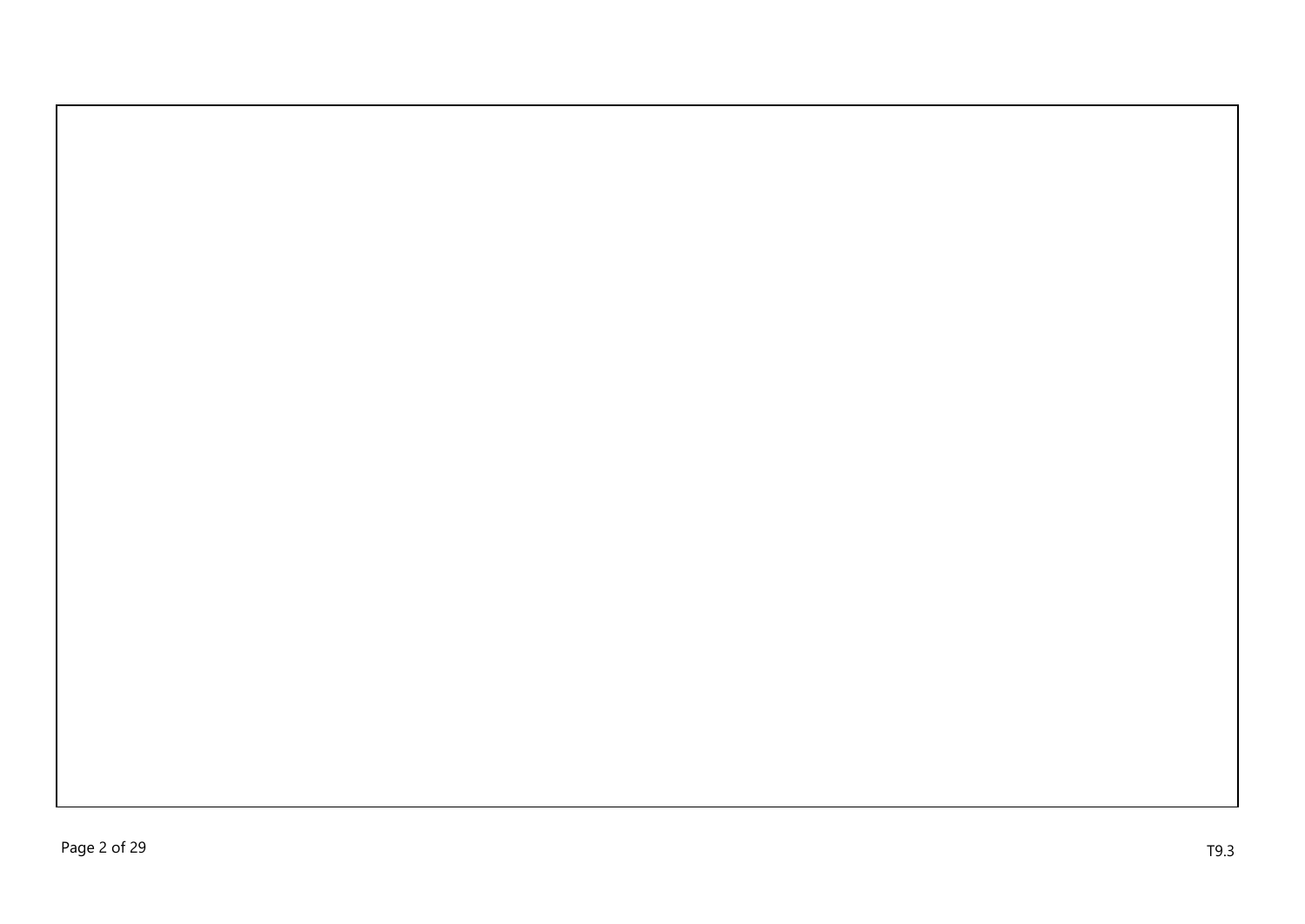| #              | Island | House Name         | Name                       | Sex       | National ID | ، ه ، بر <u>م</u>                                                                                                                                                                                                               | ىئرىتر                          |
|----------------|--------|--------------------|----------------------------|-----------|-------------|---------------------------------------------------------------------------------------------------------------------------------------------------------------------------------------------------------------------------------|---------------------------------|
| Male'          |        |                    |                            |           |             |                                                                                                                                                                                                                                 |                                 |
|                | Male'  | G. Anbareege       | Fathimath Shauna Shakir    | F         | A007357     | ی که شرکته مور                                                                                                                                                                                                                  | ۇي ئەق شەرقىگە شەرىر            |
| $ 2\rangle$    | Male'  | G. Anbareege       | Aishath Shifneez Shakir    | F         | A027601     | ى ئەشھىرى                                                                                                                                                                                                                       | ۇرمىقق ھورىپى ھەر               |
| $\vert$ 3      | Male'  | G. Anbareege       | Ibrahim Shan Shakir        | ${\sf M}$ | A048397     | ی که شهره مرد                                                                                                                                                                                                                   | رە ئرىر ئىشكى ئىگىرىنى          |
| $\overline{4}$ | Male'  | G. Anbareege       | Hussain Shakir             | M         | A053867     | ی که شهری                                                                                                                                                                                                                       | برسكور مثر المحر بر             |
| $\overline{5}$ | Male'  | G. Anbareege       | Mohamed Shaz Shakir        | M         | A057211     | ر<br>د که شهری                                                                                                                                                                                                                  | ورەرو ئۇچ ئۇرىر                 |
| $\overline{6}$ | Male'  | G. Anbareege       | Mariyam Sheeneez Shakir    | F         | A081512     | ی که شهری                                                                                                                                                                                                                       | كالمركز فيسرها الشرير           |
| 7              | Male'  | G. Anbareege       | Ismail Shanoon Shakir      | ${\sf M}$ | A096717     | ی که شهره مرد                                                                                                                                                                                                                   | ر قادىم ئۇ ھەسىر سىر ھەر بىر    |
| 8              | Male'  | G. Anbareege       | Ahmed Shadhih Shahid       | M         | A332613     | ى ئەشھىرى                                                                                                                                                                                                                       | رەر ئ <sub>ە</sub> ئۇنزلى ئەرىر |
| 9              | Male'  | G. Anzaaneege      | Mohamed Hunaif Hussain Ali | M         | A167377     | ى ئەشتۇسىدى                                                                                                                                                                                                                     | ورەرو چىرو چىكرىگە كەنچ         |
| 10             | Male'  | G. Anzaaneege aage | Mariyam Nazima             | F         | A046846     | ى ئەشتۇسىدە ئ                                                                                                                                                                                                                   | رەرە شەۋ                        |
| 11             | Male'  | G. Anzaaneege aage | Hussain Shabeen Hassan     | ${\sf M}$ | A047266     | ى ئەسرىم سرىم بول                                                                                                                                                                                                               | بركتهريكل كقوم بركتكل           |
| 12             | Male'  | G. Anzaaneege aage | Mohamed Shammoon Hassan    | ${\sf M}$ | A047267     | ر مرکز ته سره در در در در در ایران در ایران در ایران در ایران در ایران در ایران در ایران در ایران در ایران در<br>مرکز در ایران در ایران در ایران در ایران در ایران در ایران در ایران در ایران در ایران در ایران در ایران در ایر | ورەرو رەھەر رىرە                |
| 13             | Male'  | G. Anzaaneege aage | Ahmed Shabin Hassan Waheed | M         | A158798     | ى ئەشتە سىمدى<br>ئ                                                                                                                                                                                                              | ەرەرە ئۇھەر ئەسەر كەبل          |
| 14             | Male'  | G. Beet Villa      | AMINATH MOHAMED            | F         | A035477     | ء ہ ھو موگ                                                                                                                                                                                                                      | أثر شرة المحدد وردا             |
| 15             | Male'  | G. Beet Villa      | MOOSA IBRAHIM              | ${\sf M}$ | A099248     | ى ھەھ مەم                                                                                                                                                                                                                       | دیم رەپرىرو                     |
| 16             | Male'  | G. Beetroot        | Mariyam Zahira             | F         | A035471     | $e^{37}e^{67}$                                                                                                                                                                                                                  | رەرە پەر                        |
| 17             | Male'  | G. Beetroot        | Mohamed Abdulla            | M         | A035749     | $e^{37}e^{6}$                                                                                                                                                                                                                   | وره رو ده دالله                 |
| 18             | Male'  | G. Beetroot        | Aminath Azma Moosa         | F         | A053777     | $e^{37}e^{6}$                                                                                                                                                                                                                   |                                 |
| 19             | Male'  | G. Beetroot        | Aishath Afiya Moosa        | F         | A111576     | $e^{37}e^{6}$                                                                                                                                                                                                                   | وأرجني وأرائر وحمك              |
| 20             | Male'  | G. Beetroot        | Fathimath Afaa Moosa       | F         | A293282     | <sup>ם</sup> קוספיקים<br>צ' קוספיזקים                                                                                                                                                                                           | و ده دو دو ح                    |
| 21             | Male'  | G. Beetroot        | Mohamed Izuan Moosa        | M         | A361331     | צ∙ פֶּפּ <sup>י</sup> נפ                                                                                                                                                                                                        | وره رو دوه دورو                 |
| 22             | Male'  | G. Beetroot ge     | Abdulla Rihaz              | M         | A001398     | י פיפיש<br>צי פי                                                                                                                                                                                                                | مَدْهُ قَدْ اللّهُ مَدَرَّجْ    |
| 23             | Male'  | G. Beetroot ge     | Hassan Siyaz               | M         | A001399     | ם מספים<br>גיי קס משיב                                                                                                                                                                                                          | برسەش سەرتى                     |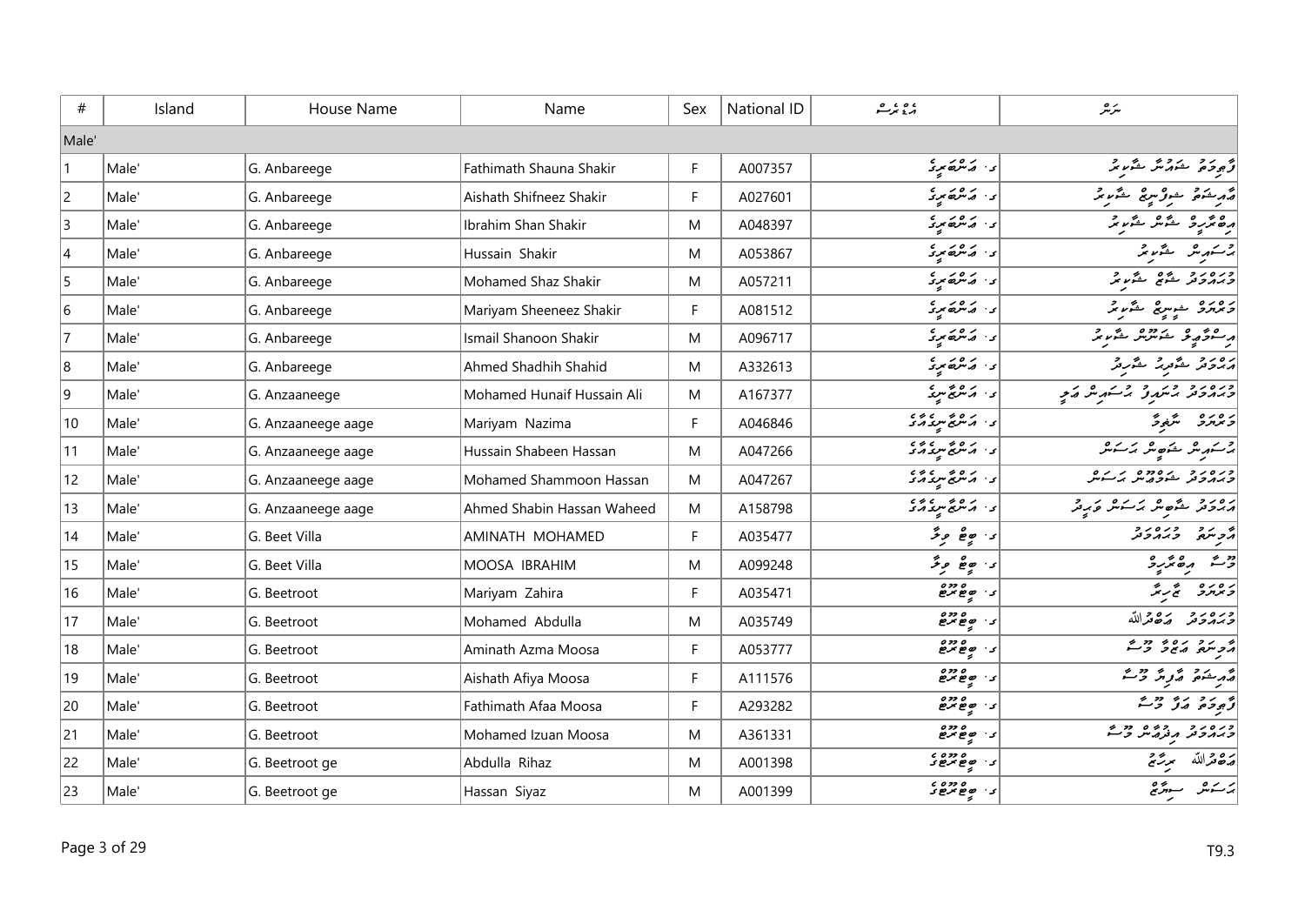| 24 | Male' | G. Beetroot ge | Hassan Thaufeeg Abdulla | M         | A027860 | په موجوده پ                   | بر محمد محمد الله محمد الله   |
|----|-------|----------------|-------------------------|-----------|---------|-------------------------------|-------------------------------|
| 25 | Male' | G. Beetroot ge | Sharafiyya              | F         | A035478 | ه ده ده ده<br>د ۱ ده هم ج     | شەئىر <i>و</i> رۇر            |
| 26 | Male' | G. Beetroot ge | Fathimath Leega         | F         | A052028 | $\frac{1}{2}$ $\frac{1}{2}$   | ومجوده ويج                    |
| 27 | Male' | G. Beetroot ge | Aishath Zuhudha         | F         | A111494 | ه دوه ده<br>د ۱ مه هم جوړ     |                               |
| 28 | Male' | G. Beetroot ge | Ibrahim Zahir           | M         | A126370 | י פיפיש<br>צי פי              | وەتئەر ئەرىئە                 |
| 29 | Male' | G. Beetroot ge | Hussain Niyaz           | M         | A127950 | ه ده ده ده<br>د ۱ هغ مرجو د   | يز سكر مثل المريد من المراجع  |
| 30 | Male' | G. Beetroot ge | Hawwa Zahira            | F         | A144922 | ם מספים<br>גי קספית פיב       | رەپ ئېرىتى                    |
| 31 | Male' | G. Beetroot ge | Adam Haleem             | ${\sf M}$ | A322036 | $\frac{1}{2}$                 | أأروه أتروده                  |
| 32 | Male' | G. Beetroot ge | Mohamed Maisaan Hassan  | M         | A340601 | په موجوده پ                   | ورەرو رىرگەر ئەسەر            |
| 33 | Male' | G. Beetroot ge | Abdulla Naisaan Hassan  | M         | A355791 | ono<br>د مهم مرحود            | رەدللە سَمەسَّىر ئەسەر        |
| 34 | Male' | G. Bluege      | Umaima Waheed           | F         | A023387 | ه دون<br>د ه مخړ              | ور و ورد                      |
| 35 | Male' | G. Bluege      | Mohamed Waheed          | ${\sf M}$ | A036767 | ه دوه و<br>د ۱ ه مخری         | ورەرو كەيتر                   |
| 36 | Male' | G. Bluege      | Sakeena Ali             | F         | A038522 | ه دون<br>د ه مخړ              | سەرپە ئەيجە                   |
| 37 | Male' | G. Bluege      | Fathimath Rasheeda      | F         | A038918 | ه دوه<br>د ۰ ه <del>و</del> ر | أوالمح وكالمحتب والمحر والمحر |
| 38 | Male' | G. Bluege      | Naila Ibrahim           | F         | A045540 | ه دون<br>د ه ود               | شرقر رەمزر                    |
| 39 | Male' | G. Bluege      | Ahsan Waheed            | M         | A057000 | ه دون<br>د ه مخړ              | ره د عرص می در د              |
| 40 | Male' | G. Bluege      | Anas Waheed             | M         | A062000 | ه دون<br>د ه مخړ              | أركرك وريتر                   |
| 41 | Male' | G. Bluege      | Ifadha Waheed           | F.        | A071287 | ه دوه<br>د ۰ ه <del>و</del> ر | مِرْدَّشْ كَرَبِيْر           |
| 42 | Male' | G. Bluege      | Ahmed Awsham Abdulla    | M         | A177771 | ه دون<br>د ه مخر              | رەرو رودە رەورالله            |
| 43 | Male' | G. Chaman      | Aishath Faiz            | F         | A001862 | ى بە كۆڭر                     | أمار مشام ومرامح              |
| 44 | Male' | G. Chaman      | Fathimath Azmeen        | F         | A033125 | ى بىم ئەكتىر                  | توجدة وكالحيائه               |
| 45 | Male' | G. Chaman      | Aminath Fazleen         | F.        | A033157 | ى بىم ئەكەنگە                 | أدويتم وكالموش                |
| 46 | Male' | G. Chaman      | Hamid Faiz              | M         | A033158 | ى بىم ئەڭرىش                  | أثروند أؤربني                 |
| 47 | Male' | G. Chaman      | Musthafa Faiz           | M         | A035738 | ى بىم ئەڭرىش                  | د مەر د<br>تر مر مح           |
| 48 | Male' | G. Chaman      | Ibrahim Faiz            | M         | A039298 | ى بىم ئەڭر                    | دەنمەر د<br>تر مرج            |
| 49 | Male' | G. Chaman      | Mohamed Faiz            | M         | A039604 | ى بىم ئەكتىر                  |                               |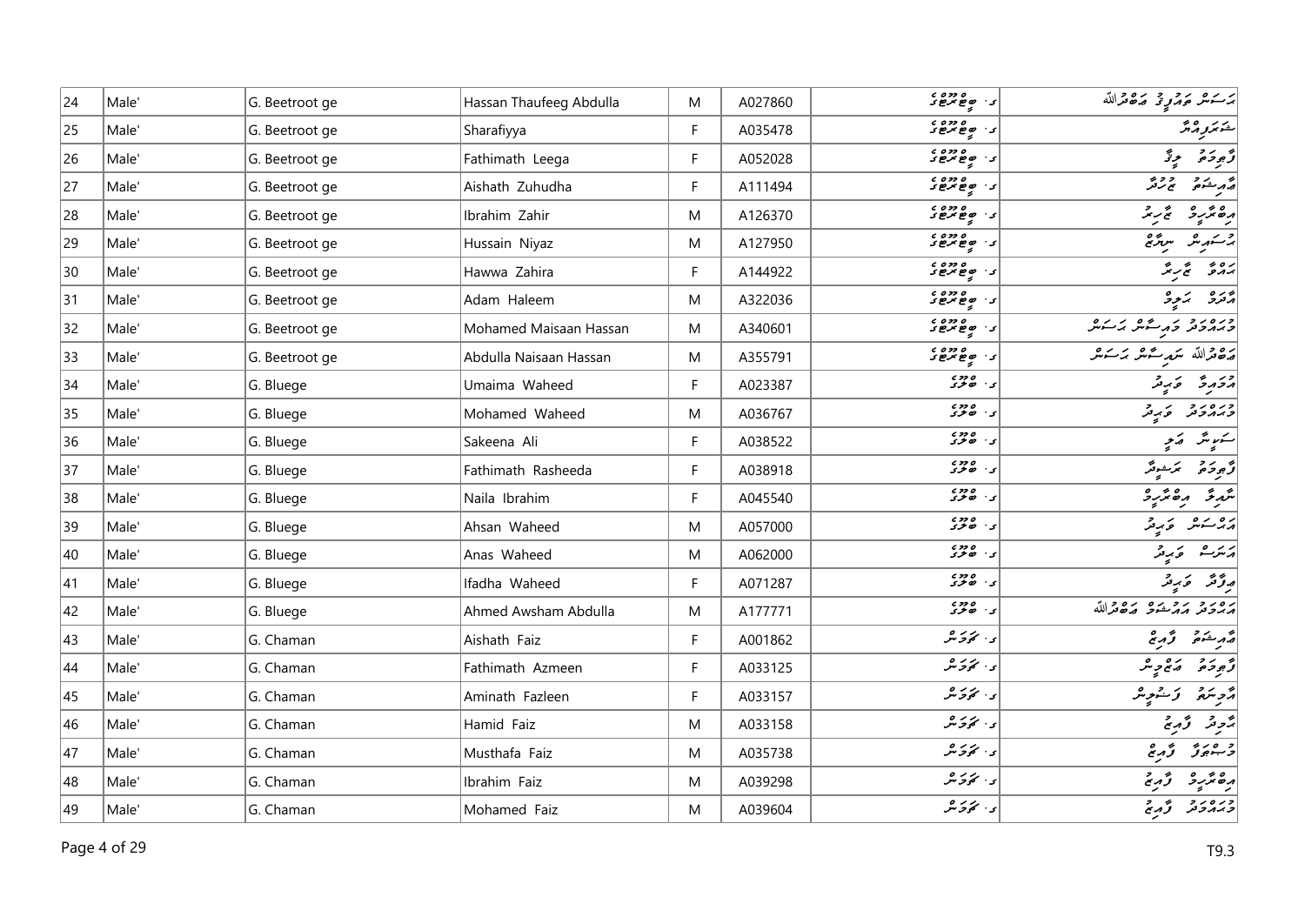| 50 | Male' | G. Chaman       | Mariyam Faiz                    | F           | A045689 | ى بىم ئەڭرىش                            | ر ه ر ه<br>تر مر مح                                                          |
|----|-------|-----------------|---------------------------------|-------------|---------|-----------------------------------------|------------------------------------------------------------------------------|
| 51 | Male' | G. Chaman       | Fathimath Faiz                  | F           | A045690 | ى بىم ئەرگىر                            | و مرد د<br>تر مر مح                                                          |
| 52 | Male' | G. Chaman       | Nareeman Faiz                   | F           | A056444 | ى بىم ئەڭرىش                            | ىئرىرۇ تىر<br>ترمرج                                                          |
| 53 | Male' | G. Chaman       | Mariyam Nayasheen               | $\mathsf F$ | A100891 | ى ئىم ئەرگىر                            | رەرە شۇھىر                                                                   |
| 54 | Male' | G. Chaman       | Maryam Hasha Simad              | F           | A130470 | ى ئىم ئەرگە                             | ر ٥ ر ٥ ر ٠٠٠<br>وبوبرو رئٹ سوونر                                            |
| 55 | Male' | G. Chaman       | Ahmed Nashwaan Abdul<br>Matheen | M           | A146631 | ى بىم كۈچىگە                            | ره رو در ۵۶۵ رووور و<br>م.پروتر س شوه سر ه ۱۵۶۵ هر                           |
| 56 | Male' | G. Chaman       | Mohamed Anaan                   | M           | A158295 | ى بىم كەرگە                             | ورەرو رور                                                                    |
| 57 | Male' | G. Chaman       | Mohamed Yaish Ibrahim           | M           | A165993 | ى ئىم ئەرگە                             | כמחכנת תקבית תפיתים                                                          |
| 58 | Male' | G. Chaman       | Ahamed Iyad Naseer              | M           | A328825 | ى ئەڭ ھە                                | גפגב גדבר ותהי                                                               |
| 59 | Male' | G. Chaman       | Fathmath Eema Naseer            | F           | A328827 | ، ئۇچ <sup>ى</sup> ر                    | و و ده اړو او او د                                                           |
| 60 | Male' | G. Chaman       | Mohamed Zayyan Abdul<br>Matheen | M           | A329322 | ى بىم ئەكتىر                            | כנסנכ נסטס נסכסנים<br>במהכת אהתית הסתיבכתית                                  |
| 61 | Male' | G. Cherry House | Hassan Ibrahim                  | M           | A007431 | <sub>ى</sub> ، ئۇمېرىرتە <sup>م</sup> ە | بر کشش مره مرکز                                                              |
| 62 | Male' | G. Cherry House | Thohira Hassan                  | F           | A040062 | ى ، ئۇمېرى <i>ز</i> ۇر ھ                | ۇرىز بەسكىر                                                                  |
| 63 | Male' | G. Cherry House | Mohamed Hassan                  | M           | A042280 | ى ، ئۇمېرىزۇرگ                          | ورەرو پەسكىر                                                                 |
| 64 | Male' | G. Cherry House | Zuhaira Hassan                  | F           | A043392 | ى ، ئۇمېرىر تە <sup>م</sup>             | تحكيريم الكاشكر                                                              |
| 65 | Male' | G. Cherry House | Zulaikha Hassan                 | F           | A048579 | ، ئۇمېر <i>ىز</i> ۇر شە                 | ج تحمدِ تَرْ سَمَسٌ                                                          |
| 66 | Male' | G. Cherry House | Hussain Firag Hassan            | M           | A050750 | ئ گۇموپرىدىش                            | برسكر مثر و مرتج برسكس                                                       |
| 67 | Male' | G. Cherry House | Aishath Shehenaz Abdul Ganee    | F           | A071984 | ئ گۇموپرىدىش                            | و در در در در در در در در در میل کنید.<br>در مشوی مشور شور شرح در مورد در در |
| 68 | Male' | G. Cherry House | Abdul Ghany Hassan              | M           | A074477 | <sub>ى گ</sub> ۇمەرىر قەت               | رەدەرسە ئەسكىر                                                               |
| 69 | Male' | G. Cherry House | Ibrahim Hassan                  | M           | A079102 | ، ئۇمېر <i>ىز</i> ۇر <u>م</u>           | وەترىرو يەك                                                                  |
| 70 | Male' | G. Cherry House | ALI HASSAN                      | M           | A096679 | ى ، ئۇمېرى <i>ز</i> ۇرگ                 | ەكىر ئەسكەنگر                                                                |
| 71 | Male' | G. Cherry House | Ahmed Ifnaz Firaq               | M           | A101137 | ى ، ئۇمېرىر تە <sup>م</sup>             | برورد روشى ويژو                                                              |
| 72 | Male' | G. Cherry House | Mariyam Hassan                  | F           | A101138 | ، ئۇمېر <i>ىز</i> ۇرشە                  | دەرە برىك                                                                    |
| 73 | Male' | G. Cherry House | Ahmed Hassan                    | M           | A101139 | ، ئۇمېر <i>ىز</i> ۇرشە                  | رەرد برخش                                                                    |
| 74 | Male' | G. Cherry House | Mohamed Maheen Abdul Ghani      | M           | A130683 | ، ئۇمېر <i>ىز</i> ۇر شە                 | وره رو و ده ره وه در                                                         |
|    |       |                 |                                 |             |         |                                         |                                                                              |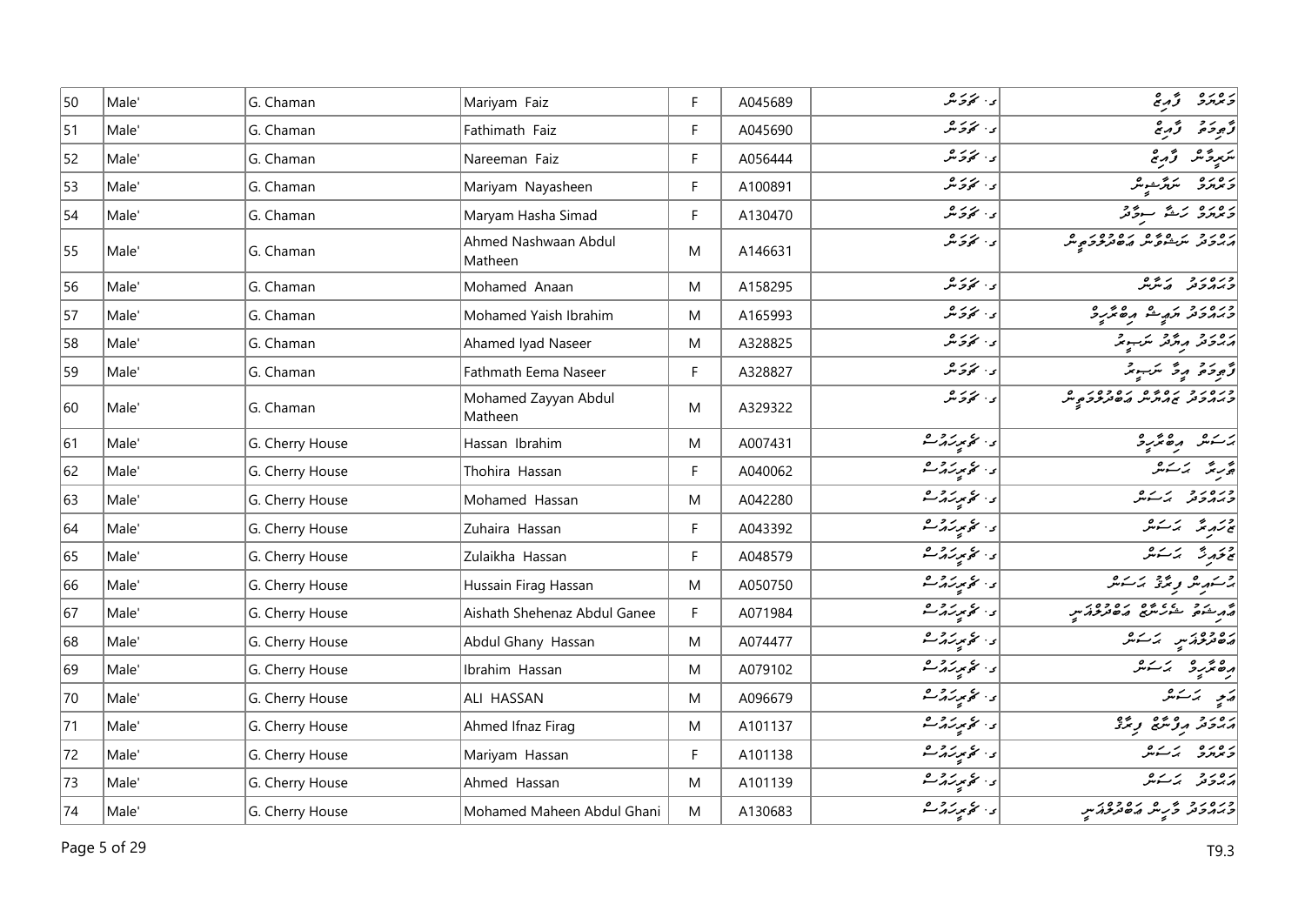| 75  | Male' | G. Cherry House | Azaan Ahmed Azmeer        | ${\sf M}$ | A158873 | <sub>ى</sub> ، ئۇمېرىرتە <sup>م</sup> ە                                         | و و ده د د د و د و د                                    |
|-----|-------|-----------------|---------------------------|-----------|---------|---------------------------------------------------------------------------------|---------------------------------------------------------|
| 76  | Male' | G. Cherry House | Manoof Mohamed Shukoor    | ${\sf M}$ | A159907 | <sub>ى</sub> ، ئۇمېرىرتە <sup>م</sup> ە                                         | נ דרס כנסני כדרכי<br>קייטן קמתקט שיטית                  |
| 77  | Male' | G. Cherry House | Aminath Simana Hussain    | F         | A308255 | <sub>ى</sub> ، ئۇمېرىرىمى <sup>م</sup>                                          | ۇ ئەستىم سوۋىگە جاسكىرىك                                |
| 78  | Male' | G. Cherry House | Fathimath Sama Hussain    | F         | A308260 | <sub>ى</sub> ، ئۇ بېرىرت <sub>ە</sub> م                                         | و معروف دی بر مشر می                                    |
| 79  | Male' | G. Cherry House | Azmaan Ahmed Azmeer       | M         | A351139 | <sub>ی</sub> گوپریروم                                                           | ה כמיכי המיכים בית.<br>המיכית ההכתי המיכית              |
| 80  | Male' | G. Cherry House | Imthinaan Mohamed Shukoor | F         | A356277 | ى ، ئۇمېر <i>ىز</i> ە ئەشە                                                      | ه مهم دره در ددد و<br>پروم شهر وبربروتر شود بر          |
| 81  | Male' | G. Chocolatege  | Aminath Saudee            | F         | A072577 | $\begin{array}{c} c \circ c \circ \times \\ s \circ c \circ \times \end{array}$ | أأرمز المتفرقين                                         |
| 82  | Male' | G. Cool Breeze  | Shadiya Ali               | F         | A034160 | د دوه ده.<br>د ۲۶ وه مړي                                                        | ڪورگر گرم                                               |
| 83  | Male' | G. Cool Breeze  | Mohamed Ali               | ${\sf M}$ | A036907 |                                                                                 | و ره ر د<br>د بر د تر                                   |
| 84  | Male' | G. Cool Breeze  | Ahmed Ali                 | M         | A065360 |                                                                                 | بر ه بر و<br>م.پر <del>د</del> تر                       |
| 85  | Male' | G. Cool Breeze  | Hafsa Ali                 | F         | A124238 | ی دوه مربح                                                                      | بروية المالمي                                           |
| 86  | Male' | G. Cool Breeze  | Daanish Mohamed Ali       | M         | A333463 | د ۱۵۵۶۶ و.<br>د الملوه مړين                                                     | تگرس و ده د و د                                         |
| 87  | Male' | G. Cool Breeze  | Ali Abdul Raheem          | ${\sf M}$ | A356945 | د ۱۵۵۶۶ و.<br>د المتوه مړينې                                                    | ג'ב גם כסביב                                            |
| 88  | Male' | G. Cream        | AMINATH SHIZLYN           | F         | A026960 | ى ، ئامېرى<br>ئ                                                                 | أقرحتم والموقوعة                                        |
| 89  | Male' | G. Cream        | Ahmed Abdul Sattar        | ${\sf M}$ | A042323 | ی ، م <sup>ر</sup> م برد<br>د                                                   | ره وه رره د و<br>پره توپر شهره تر<br>ر ەر د<br>م.رۇ تىر |
| 90  | Male' | G. Cream        | Ibrahim Abdul Sattar      | M         | A042602 | ى ، ئاموۋ                                                                       | 04010201020101                                          |
| 91  | Male' | G. Cream Villa  | Hidaaya Abdulla           | F         | A046087 | ى ، ئامېرۋەپۇ                                                                   | رئيم رەقراللە                                           |
| 92  | Male' | G. Cream Villa  | Ahmed Rasal Thasleem      | M         | A157064 | ى ، ئامېرۋەپۇ                                                                   | رەر دېرىدە بەلەرە                                       |
| 93  | Male' | G. Cream Villa  | Aminath Shaufa Saeed      | F         | A306810 | ى ، ئامېردگورگ                                                                  | أأروسهم الشروع الشرور                                   |
| 94  | Male' | G. Creamge      | Zunabath Abdul Majid      | F         | A039074 | ی گوری<br>ی گوری                                                                | د ۱۶ در ۲۵۶۵۶ و.<br>مخترجه بر محمد ترکوک تر             |
| 95  | Male' | G. Creamge      | Zuruwath Abdul Majid      | F         | A039075 | ی میگروی<br>مسیح                                                                | و ور و در ره وه و و د<br>مح مروم در امام مرکز گرفتر     |
| 96  | Male' | G. Creamge      | Mohamed Majid             | ${\sf M}$ | A047354 | ی گوری<br>ی گوری                                                                | ورەر د ئور                                              |
| 97  | Male' | G. Creamge      | Abdul Majid               | ${\sf M}$ | A056780 | ی٠۵ موری<br>ی۰۶ موری                                                            | ر ە د ە ئەر<br>مەھەر ئىز قى                             |
| 98  | Male' | G. D D Night    | Ibrahim Mohamed           | ${\sf M}$ | A036370 | 2.7.2.3                                                                         | ە ھېڭرىرى<br>رەھىرىرى<br>و ره ر و<br><i>د ب</i> رگرفر   |
| 99  | Male' | G. D D Night    | Ali Adyb                  | M         | A039287 | ى پې پې شمېر قع                                                                 | أتذمت أتربية                                            |
| 100 | Male' | G. D D Night    | Hussain Shahbaz           | ${\sf M}$ | A046069 | $rac{1}{2}$                                                                     | ج کے مرکز شورے میں ج                                    |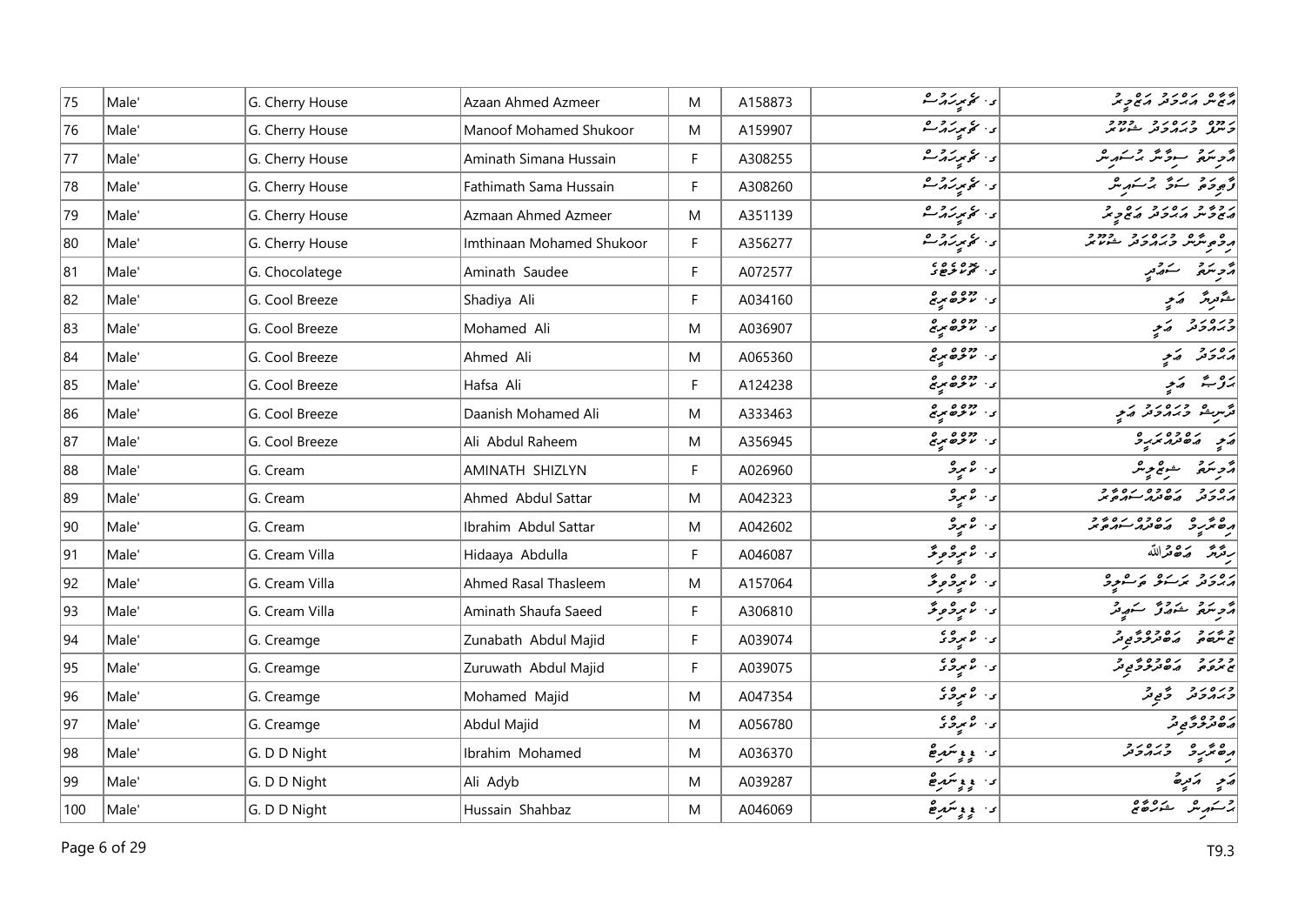| 101 | Male' | G. D D Night      | Maryam Ibrahim Manik  | F  | A046071 | ى پېچىتموقى                                  | ومرده مصرور ومرد                                           |
|-----|-------|-------------------|-----------------------|----|---------|----------------------------------------------|------------------------------------------------------------|
| 102 | Male' | G. D D Night      | Mohamed Shinaz        | M  | A046072 | ى پېچ شمېر قع                                | و ره ر د<br>  <del>ر</del> بر رتر<br>شەمگەنچ               |
| 103 | Male' | G. D D Night      | Azeema Ali            | F. | A105896 | 2.25                                         | أرتبي فلتحجج أوكتمني                                       |
| 104 | Male' | G. Dhekenanfaruge | Mohamed Faisal        | M  | A022965 |                                              | ورەرو ۋەبىكى                                               |
| 105 | Male' | G. Dhekenanfaruge | Ismail Faisal         | M  | A028154 | ی ، بی شریع دی.<br>ب - فرنگ سرسرتی موبی      | راعۇرپۇ ئەسكۇ                                              |
| 106 | Male' | G. Dhekenanfaruge | Hussain Faisal        | M  | A028193 | ے بے بربرد ہے<br>یہ مقر <i>ما متربلوچ</i> ری | برسكهاش أورجينى                                            |
| 107 | Male' | G. Dhekenanfaruge | Mariyam Latheef       | F  | A032254 | ے بے بربارے و ے<br>ب- فرما سرسرتی موبی       | دەرە كەر                                                   |
| 108 | Male' | G. Dhekenanfaruge | Aminath Latheef       | F  | A036194 | ے بے بربرد ہے<br>یہ مقر <i>ما متربلوچ</i> ری | أزوينهم كالجوثر                                            |
| 109 | Male' | G. Dhekenanfaruge | Fathimath Hassan      | F  | A036444 | ، نام شریف و ،<br>د افراد شریفی مرد          | توجدة الماسكس                                              |
| 110 | Male' | G. Dhekenanfaruge | Ahmed Faisal          | M  | A059425 | ه د و د و د و د<br>د ۰ فرما مگرسی بود        | أرەر وربىر                                                 |
| 111 | Male' | G. Dhekenanfaruge | Aishath Nazaha Faisal | F. | A278972 | ، در تاریخ ده در در د                        | لأرخنى سكاك ورجلو                                          |
| 112 | Male' | G. Dhekenanfaruge | Zayaan Faisal         | M  | A326005 | ، می با شهر بر و ،<br>د ۱ فرما مگر بگر محری  | ترترش تصبحو                                                |
| 113 | Male' | G. Dhekenanfaruge | Ahmed Amaan Iqbal     | M  | A350059 | ، په کارور و،<br>د افراد سرس و،              | גם גד גדים, הסיים                                          |
| 114 | Male' | G. Dhilfizaage    | Rafiath Moosa         | F  | A040286 | ى بورۇرىجى<br>سىمبرىرى                       | بروړنو د ح                                                 |
| 115 | Male' | G. Dhilfizaage    | Hassan Agleen         | M  | A042462 | ى بورۇرىجى<br>سىمبرىرى                       | يركبش المؤلوش                                              |
| 116 | Male' | G. Dhilfizaage    | Ali Faishaan          | M  | A042577 | ر· مرگورنج دُ                                | أوسمج وكرستماش                                             |
| 117 | Male' | G. Dhilfizaage    | Ibrahim Vishan        | M  | A042584 | ى سورگۇرىچ ئى                                | رەنزىر <sub>ئوش</sub> تر                                   |
| 118 | Male' | G. Dhilfizaage    | Abdulla Rasheed Moosa | M  | A047308 | ى سوپۇرىجى<br>ئ                              | أرَهْ مَدْاللّه مَدَّشِيقَ فَرْتُ                          |
| 119 | Male' | G. Dhilfizaage    | Fathimath Rafsa       | F  | A077662 | ر٠ تېرتخونج <sup>ک</sup>                     | أوجوحهم بتزويم                                             |
| 120 | Male' | G. Dhilfizaage    | Naaifa Aboobakur      | F  | A077663 | ر· مرگوريج د                                 | 22/22/2                                                    |
| 121 | Male' | G. Dhilfizaage    | Hussain Rasheed       | M  | A104452 | ر· مرگوريجءَ                                 | چرىسىم ئىر ئىر ئىر ئىر ئىر                                 |
| 122 | Male' | G. Dhilfizaage    | Fathimath Moosa       | F  | A120949 | ر· مرگوريجءَ<br>سرگوريج                      | ژُودَه دَ "                                                |
| 123 | Male' | G. Dhilfizaage    | Shaheema Moosa Manik  | F  | A124778 | ر٠ تېرتخونج <sup>ک</sup>                     | لمشرق ومشوره                                               |
| 124 | Male' | G. Dhilfizaage    | Mohamed Yumnoon       | M  | A167349 | ى سورتۇرىجى<br>سىرلىقى                       | כנסנכ כסמם<br><i>כג</i> ונכנ <sub>י</sub> ו <i>נכ</i> ייטי |
| 125 | Male' | G. Dhilfizaage    | Fathih Ismail         | M  | A167439 | ى سرورىچ                                     | ەرسىۋەپەيج<br>ۇموبر                                        |
| 126 | Male' | G. Dhilfizaage    | Saudhoon Aboobakuru   | M  | A167459 | ء <sub>`</sub> مرثوريج دُ                    | ק כמים המיקים בי<br>התבנות המיסידות                        |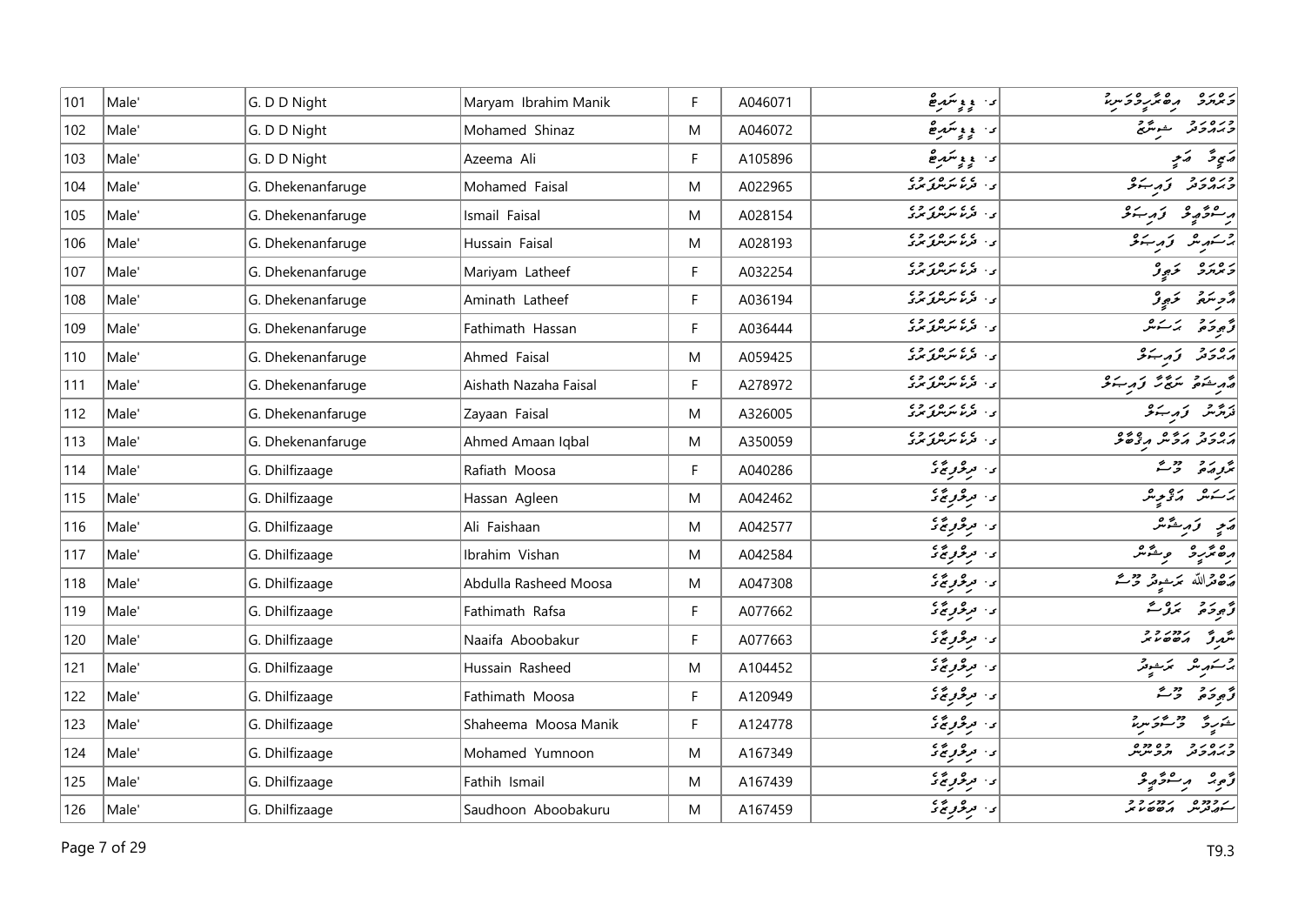| 127 | Male' | G. Dhilfizaage     | Yoosuf Rasheed         | M         | A216489 | اء · مروويج دُ                                                                                                                                                                                                                   | دد وه تر تر د                                                     |
|-----|-------|--------------------|------------------------|-----------|---------|----------------------------------------------------------------------------------------------------------------------------------------------------------------------------------------------------------------------------------|-------------------------------------------------------------------|
| 128 | Male' | G. Dhilfizaage     | Ahmed Arshad           | M         | A348047 | <sub>ى</sub> بەرتۇرىج ئ                                                                                                                                                                                                          | ره رو درورو                                                       |
| 129 | Male' | G. Dhilfizaage     | Mariyam Yumna          | F.        | A348847 | ء · مرِ قُرُوجٌ تَح                                                                                                                                                                                                              | ر ہ رہ دہ ہ<br>د <i>بر</i> برد گرد ش                              |
| 130 | Male' | G. Dhilfizaage     | Mohamed Ansad          | M         | A392469 | ، مرگور <sup>چء</sup> َ                                                                                                                                                                                                          | ورەرو كەش-ك                                                       |
| 131 | Male' | G. Dhonbageechaage | Thasleema              | F         | A022666 | ر به تر شر <i>ه د گ</i> رد                                                                                                                                                                                                       | ى مەمرۇ<br>م                                                      |
| 132 | Male' | G. Dhonbageechaage | Fazeela Ahmed Shakeeb  | F         | A033266 | <sub>ی</sub> ترش@ <sub>کی</sub> گی                                                                                                                                                                                               | زَي تَرَ دَرَ دَ تَرَ اللَّهِ عَلَيْهِ عَلَيْهِ مِنْ اللَّهِ مِنْ |
| 133 | Male' | G. Dhonbageechaage | Asrath Usman           | F         | A033886 | ى ترش ئەركىمى<br>مەنبەت ئىس                                                                                                                                                                                                      | ر مرد ده دود                                                      |
| 134 | Male' | G. Dhonbageechaage | Abdulla Nahid          | M         | A056512 | ر به چر <i>ون پ</i> ه د                                                                                                                                                                                                          | حده قرالله سمبقر                                                  |
| 135 | Male' | G. Dhonbageechaage | Ali Shareef            | M         | A064396 | <sub>ی</sub> ترشهٔ <sub>کو</sub> یچ کاری                                                                                                                                                                                         | أركمني المستوري                                                   |
| 136 | Male' | G. Dhonbageechaage | Ahmed Shakeeb          | M         | A067889 | <sub>ی</sub> ترش® پ <sup>ی</sup> وی                                                                                                                                                                                              | رەرد شەرە                                                         |
| 137 | Male' | G. Dhonbageechaage | Aminath Virudha        | F         | A068794 | د ۰ قرمر <i>ه د پ</i> ور                                                                                                                                                                                                         | أأزجر سنعر وجرمتن                                                 |
| 138 | Male' | G. Dhonbageechaage | Mariyam Shirda Usman   | F         | A068795 | <sub>ی</sub> ترش® پ <sup>ی</sup> وی                                                                                                                                                                                              | رەرە جىرتر دەرەر                                                  |
| 139 | Male' | G. Dhonbageechaage | Fathimath Shirmeena    | F         | A080245 | ر به تر شر <i>ه د پ</i> خ د                                                                                                                                                                                                      | أقهوخهم سومرج مثر                                                 |
| 140 | Male' | G. Dhonbageechaage | Faseela Shakeeb        | F         | A113576 | ر به تر شر <i>ه د پ</i> خو                                                                                                                                                                                                       | أَوْسِوَّةً الشَّمْرِةُ                                           |
| 141 | Male' | G. Dhonbageechaage | Areen Ali Shareef      | F         | A161227 | ر به تر شر <i>ه د پ</i> خور                                                                                                                                                                                                      | پر پر پر پر کامرو                                                 |
| 142 | Male' | G. Dhonbageechaage | Fathimath Nahidha Adam | F         | A356973 | ء سمجمه شرق محمد ديني<br> - سمجم محمد محمد ديني                                                                                                                                                                                  | و دو شرقه وره                                                     |
| 143 | Male' | G. Dhonbageechaage | Ismail Shakeeb         | M         | A362927 | <sub>ی</sub> ترش@ <sub>کی</sub> گی                                                                                                                                                                                               | بر شرگزم کا شکر شده                                               |
| 144 | Male' | G. Dhonbageechaage | Ibrahim Yooshau Ahmed  | M         | A370285 | د سمج محمد محمد محمد د محمد د محمد د                                                                                                                                                                                             | ת סית כ מיני מיני ב                                               |
| 145 | Male' | G. Dhonbileiyge    | Lamha Waheed           | F         | A063826 | ر بر مربوع و پر<br>د کرس                                                                                                                                                                                                         | كرەبۇ كەيەتر                                                      |
| 146 | Male' | G. Dhonbileiyge    | Hawwa Thahumeena       | F         | A064444 | بر محمد می ده در در بالاستان به داران برای در این میتوان به داران بالاستان بالاستان بالاستان بالاستان بالاستان<br>موسیقی بالاستان بالاستان بالاستان بالاستان بالاستان بالاستان بالاستان بالاستان بالاستان بالاستان بالاستان بالا | بره و برویگر                                                      |
| 147 | Male' | G. Dhonbileiyge    | Ibrahim Haleem         | M         | A071465 | ر بر مرضور ده.<br>د کرس                                                                                                                                                                                                          | رەنزىرو بەيدو                                                     |
| 148 | Male' | G. Dhonbileiyge    | Mariyam Isra Ibrahim   | F         | A130437 | ی ترشه ده د                                                                                                                                                                                                                      | ومهرو رئيس رەمزرو                                                 |
| 149 | Male' | G. Dhonbileiyge    | Ali Saain              | ${\sf M}$ | A160494 | ء میں موجود                                                                                                                                                                                                                      | أريج الشمريش                                                      |
| 150 | Male' | G. Dhonbileiyge    | Fathimath Sinya Ahmed  | F         | A306273 | ر به تر شر <sub>ته و و و</sub> د                                                                                                                                                                                                 | توجدة سوسرة برورد                                                 |
| 151 | Male' | G. Dhonbileiyge    | Khadheeja Sajaya Ahmed | F.        | A341313 | ء میں موجود                                                                                                                                                                                                                      | زَمِرِيحُ سَمَعُ مُرُ مَرَدٍ مِنْ                                 |
| 152 | Male' | G. Dhonbileiyge    | Fathmath Ishfa Ibrahim | F.        | A345382 | ر به محرم ده د و د                                                                                                                                                                                                               | وتمودة مشرق مقتررة                                                |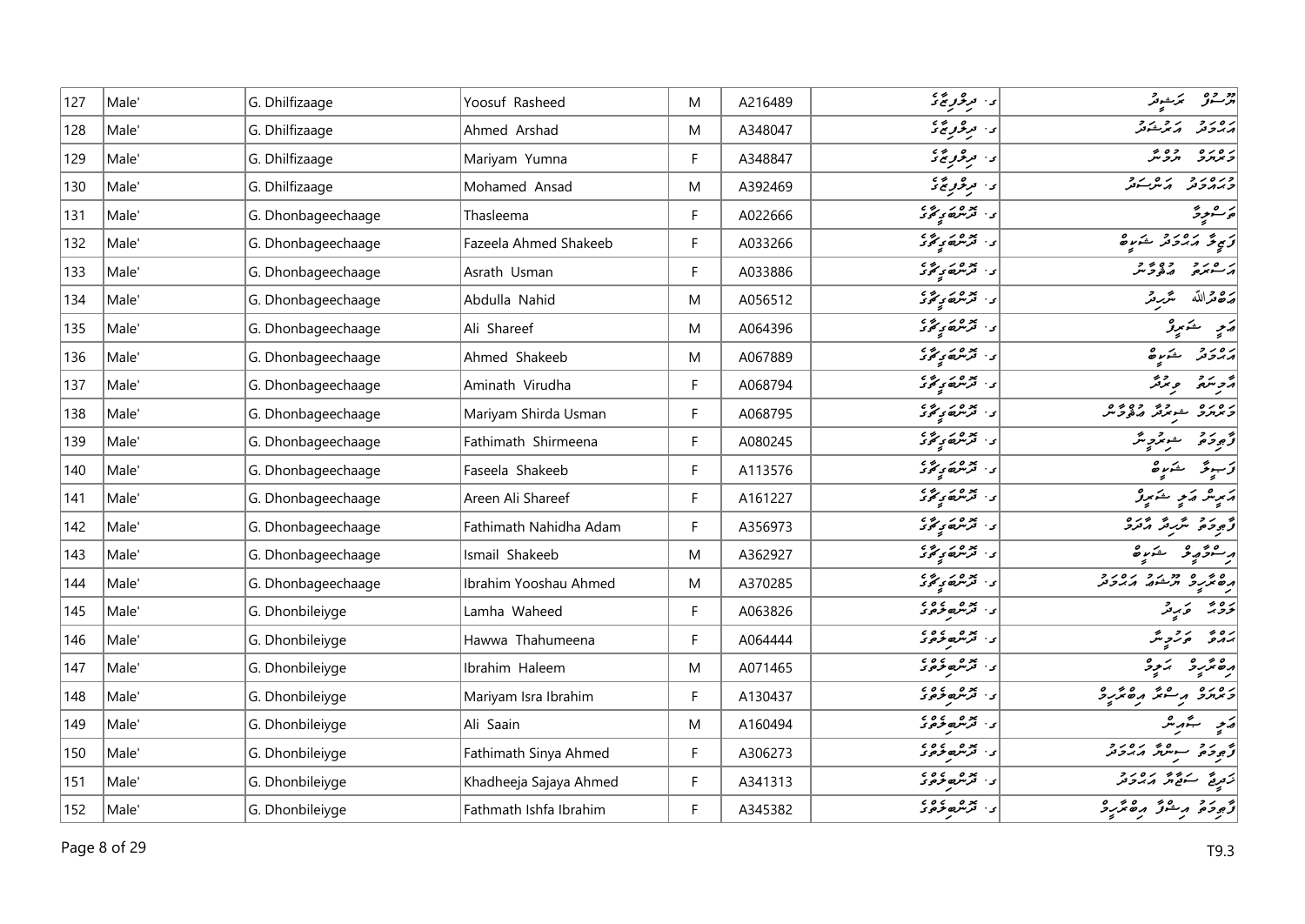| 153 | Male' | G. Faisal Aabaadhu | Abdul Ghanee Umar                | M           | A000059 | <sub>ى:</sub> ئەربىۋە ئەتە              | גפיפנית הכת                                      |
|-----|-------|--------------------|----------------------------------|-------------|---------|-----------------------------------------|--------------------------------------------------|
| 154 | Male' | G. Faisal Aabaadhu | Fathimath Rukhsana               | F           | A033419 | <sub>ى:</sub> ئەربىكى ئەھەد             | أوجوحهم بحرثر مشتر                               |
| 155 | Male' | G. Faisal Aabaadhu | Adam Naseer                      | M           | A076820 | ئەزەر سەۋە ئەتەر                        | وره سکينې                                        |
| 156 | Male' | G. Faisal Aabaadhu | Ahmed Siruhaan                   | M           | A077518 | <sub>ى:</sub> ئەربىكى ئەھەد             | ره رو سوبر شو.                                   |
| 157 | Male' | G. Faisal Aabaadhu | Aishath Varoosha                 | F           | A121712 | ئەن ئەر بەۋە ئەتەر                      | أوكر مشكور المتحر والمحر والمشكل                 |
| 158 | Male' | G. Faisal Aabaadhu | Ismail Shafeeu                   | M           | A121929 | ئەزەر سەۋە ئەتەر                        | ر شرگړي شکړ ک                                    |
| 159 | Male' | G. Faisal Aabaadhu | Mohamed Lahfan                   | M           | A337196 | ئەزەر سەۋە ئەتە                         | ورەرو رەپەە<br><i>وپەدون ۋرۇ</i> س               |
| 160 | Male' | G. Faisal Aabaadhu | Mariyam Rifqa                    | F           | A352930 | ئەس ئەر ئەھم ھەتر                       | و دره بروژ                                       |
| 161 | Male' | G. Fares           | Ajeeb Hussain                    | M           | A000961 | ى ئەتەرھ                                | ړې په پرېنه                                      |
| 162 | Male' | G. Fares           | Aminath Khashia Hussain          | F           | A024157 | ى ئەترىپە ھ                             | أأوسكم الأحوأة الاسكران                          |
| 163 | Male' | G. Fares           | Ahmed Shaheen                    | M           | A060665 | ى ئەترىپى ھ                             | رەرو شەرش                                        |
| 164 | Male' | G. Fares           | Fathimath Faraha                 | $\mathsf F$ | A093582 | ى - تۆتۈپ                               | وتجاوح وترتر                                     |
| 165 | Male' | G. Fares           | Aishath Muneera                  | F           | A154226 | ، ئەسىر مەرك                            | أقهر منكور والمحسنة                              |
| 166 | Male' | G. Fares           | Mohamed Afsal                    | M           | A154962 | ی- توتگرشہ                              | ورەرو رەري                                       |
| 167 | Male' | G. Fares           | Mariyam Shaima Ahmed<br>Shaaheen | $\mathsf F$ | A421024 | ی- ئۇتئرىشە                             | و ده ده مشهرهٔ مهرور و مقرر ش                    |
| 168 | Male' | G. Fenaaru         | Mohamed Asif                     | M           | A041176 | ى ئۇشمەتر                               | ورەرو ۋىبو                                       |
| 169 | Male' | G. Fenaaru         | Aishath Rizma Rasheed            | $\mathsf F$ | A043969 | ى ئۇشمەتر                               |                                                  |
| 170 | Male' | G. Fenaaru         | Zulfa Aboobakuru                 | F           | A052114 | ى ئۇسمەسى                               | 7777777777                                       |
| 171 | Male' | G. Fenaaru         | Hassan Aiman Rasheed             | M           | A336194 | ى ئەھەم                                 | كاسكانكر مكركانكر المركبون                       |
| 172 | Male' | G. Fres Light      | Mohamed Rasheed                  | M           | A068505 | ى ئۇنگە سىمكەم ھ                        | وره رو بر مشوتر<br>  <i>و بر بر د بر مر</i> شوتر |
| 173 | Male' | G. Fres Light      | Ahmed Rasheed                    | ${\sf M}$   | A132526 | ى ئۇترىشۇر ھ                            | ره رو بر بر<br>در بر بر                          |
| 174 | Male' | G. Fres Light      | Mariyam Rasheeda                 | F.          | A155943 | <sub>ى:</sub> ۋېر شوَ <sub>م</sub> وَ ھ | و وړو تر شوتر                                    |
| 175 | Male' | G. Fres Light      | Ali Rasheed                      | M           | A356968 | ى ئۇنىز سىزىر ھ                         | أصو المرجومر                                     |
| 176 | Male' | G. Fres Light      | Aminath Lamha                    | F           | A366928 | <sub>ى ئۇ</sub> بۇس <sup>ى</sup> بۇرىق  | أزويتم تزوج                                      |
| 177 | Male' | G. Fres Light      | Ibrahim Rasheed                  | M           | A367103 | ى بىر شىخ مەنج                          | رە ئۇرۇ بىر ئونى                                 |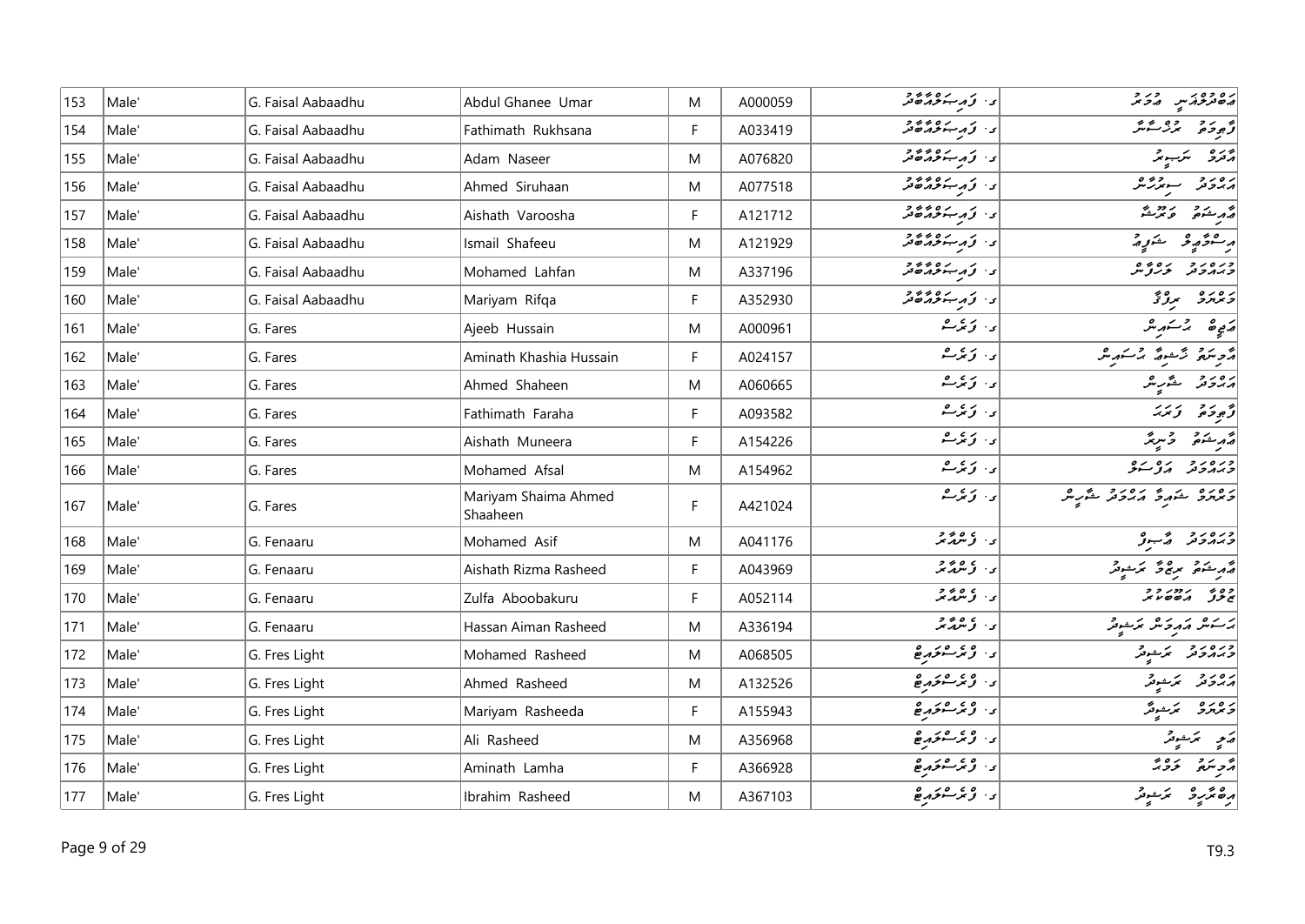| 178 | Male' | G. Fres Light       | Ahmed Aiham Mohamed     | M           | A368672 | <sub>ى</sub> ، ئ <i>ۇ ئەرىخىدى</i> ج                     | גם גד התניכ כמחכת                                                                                       |
|-----|-------|---------------------|-------------------------|-------------|---------|----------------------------------------------------------|---------------------------------------------------------------------------------------------------------|
| 179 | Male' | G. Fusthulhaa Hiyaa | Mariyam Nazna Naseer    | F           | A056907 | لى . تۇسىھۇرىدىگە                                        | دەرە رەش سەسر                                                                                           |
| 180 | Male' | G. Fusthulhaa Hiyaa | Aminath Nazla Naseer    | F           | A056908 | ، ئۇستىمۇتىرىد                                           | أأدوبتهم لتركافى لترسونني                                                                               |
| 181 | Male' | G. Fusthulhaa Hiyaa | Fathimath Nazma Naseer  | F           | A056911 | ى ئۇسىمۇرلىر                                             | أزُودَهُ سَهْرَ سَرَبِيدٌ                                                                               |
| 182 | Male' | G. Fusthulhaa Hiyaa | Aishath Nazha Naseer    | F           | A056912 | ى ئۇسىمۇ ئۇرلۇ                                           | ە ئەستىم سى ئاسىسى ئىستىد                                                                               |
| 183 | Male' | G. Fusthulhaa Hiyaa | Mohamed Nazmy Naseer    | M           | A056913 | ى - تۇسىمۇ ئۇ ئەرلگە                                     | ورورو رو په شهر                                                                                         |
| 184 | Male' | G. Fusthulhaa Hiyaa | Moosa Naseer            | M           | A056914 | ى ئۇسىمۇرىگە                                             | ارستم الكرب مركز<br>المركز الكرب مركز المركز المركز المركز المركز المركز المركز المركز المركز المركز ال |
| 185 | Male' | G. Fusthulhaa Hiyaa | Ahmed Nazlee Naseer     | ${\sf M}$   | A100881 | ى تۇسىمۇ ئۇرىگە                                          | أرورو الرجمي الكرسولر                                                                                   |
| 186 | Male' | G. Growth           | Hassan Samir            | M           | A041606 | $\frac{000}{5}$                                          | پرسەنلەر سەھرىتى                                                                                        |
| 187 | Male' | G. Growth           | Abdulla Hassan          | M           | A304714 | $\frac{\partial \mathcal{O} \partial}{\partial x^2}$ . s | مَدْهُ قَدْاللّه بَرْسَهْ                                                                               |
| 188 | Male' | G. Growth           | Fathimath Hassan        | F.          | A412626 | ه ۵ <i>۵۰</i><br>۲۰ ک <sup>ه</sup> مردم                  | أوجودهم برسكم                                                                                           |
| 189 | Male' | G. Harimma          | Ibrahim Ziyan           | M           | A034403 | ى ئەربىرى                                                | رەترىر يېرىر                                                                                            |
| 190 | Male' | G. Harimma          | Mariyam Shiyana         | F           | A036404 | ى ئەر ئىر                                                | ترەرە شەرقىر                                                                                            |
| 191 | Male' | G. Harimma          | Mohamed Sunan           | M           | A042138 | ى ئەسپەتلەق                                              | و ر ه ر د<br>تر پر تر تر<br><u>ر ئۇيۇ</u>                                                               |
| 192 | Male' | G. Harimma          | Ahmed Rashad            | M           | A042608 | ى ئەرشۇ                                                  | رەر دىرىدى<br>مەروىس بىرىشەتر                                                                           |
| 193 | Male' | G. Harimma          | Fathmath Shazna         | $\mathsf F$ | A061942 | ى ئەرشخە                                                 | تۇ بۇ جۇ ھەم ئىگەنگر                                                                                    |
| 194 | Male' | G. Harimma          | Abdullah Mahzoon        | M           | A061943 | ى ئەمرىكرىگە                                             | بر ۵ دو ۵<br>تر بر ښ<br>ەھىراللە                                                                        |
| 195 | Male' | G. Harimma          | Zulaikha Fazna          | F           | A071185 | ى ئەستىر شرىخ                                            | كالخرمر وكالملج مثر                                                                                     |
| 196 | Male' | G. Harimma          | Adam Naizoon            | M           | A115603 | ى ئەر ئىر                                                | وره شروره<br>منرو شری                                                                                   |
| 197 | Male' | G. Harimma          | Hussain Shaheen         | M           | A256788 | ى ئەرشخە                                                 |                                                                                                         |
| 198 | Male' | G. Heritage         | Aishath Shimana         | F           | A045514 | ى گەرىپى<br>ئ                                            | د ديده جود شود شر                                                                                       |
| 199 | Male' | G. Heritage         | Hassan Adam             | M           | A066655 | $rac{c}{c}$ $rac{c}{c}$ $rac{c}{c}$                      | يز کشش پر پژنده                                                                                         |
| 200 | Male' | G. Hilaalu          | Khadeeja Ali            | F           | A320901 | ى - روَّى                                                | تزويعٌ = الأسمح                                                                                         |
| 201 | Male' | G. Izmeeru          | Abdulla Sadiq           | M           | A012047 | ی پرچ چې تر                                              | برە قراللە سەمرتى                                                                                       |
| 202 | Male' | G. Jasthuge         | Mariyam Shaheen Ibrahim | F.          | A022671 | ر د کے سعود کا                                           | دەرو ئەربىر مەمرىرو                                                                                     |
| 203 | Male' | G. Jasthuge         | Ahmed Mohamed           | M           | A024581 | ر د ده و د و<br>د ۰ قع مسکوه و د                         | נפנד בנסנד<br>גגבת בגגבת                                                                                |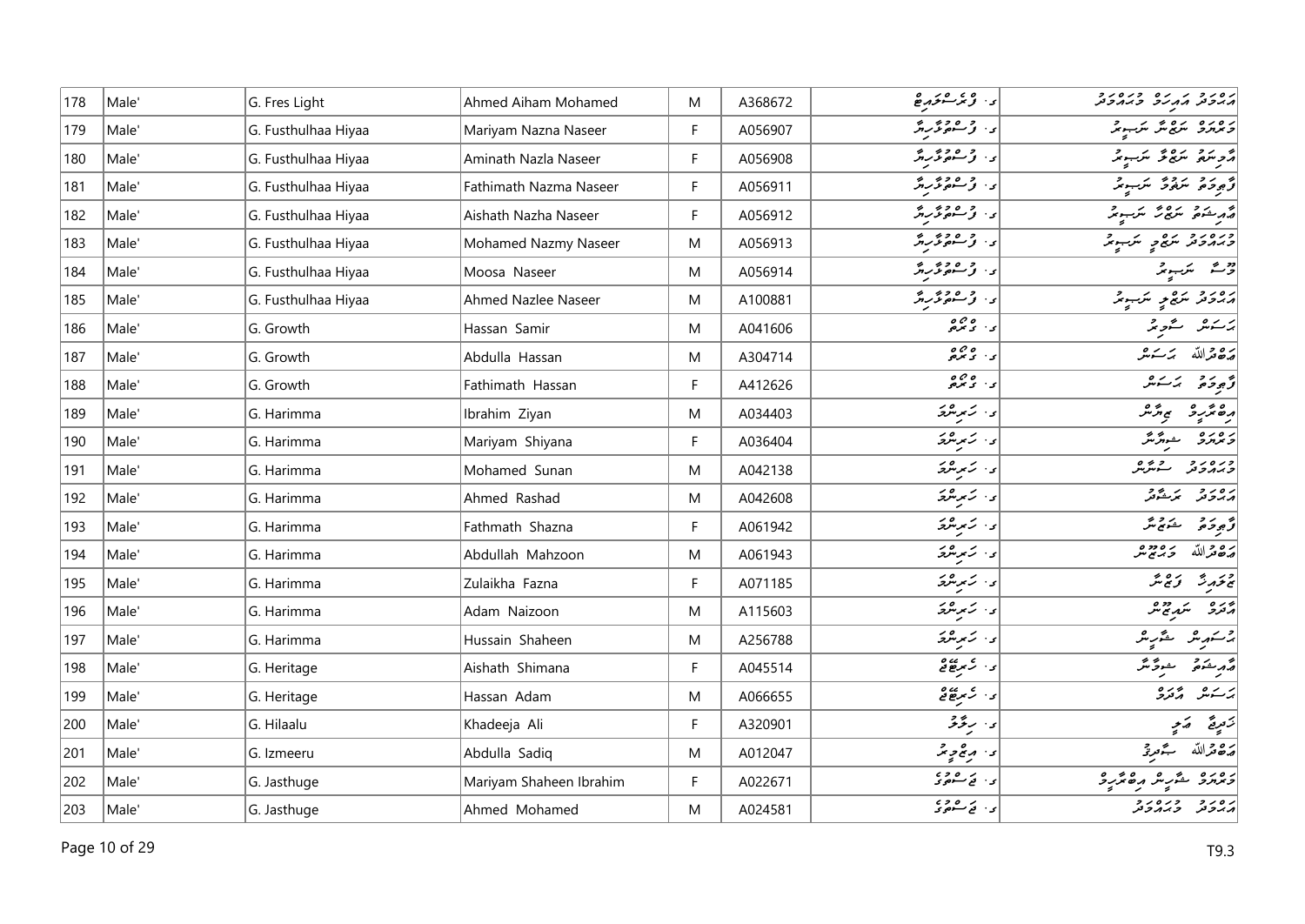| 204 | Male' | G. Jasthuge | Aminath Ali                     | F         | A093030 | ر د ده و د<br>د ۰ مخ سوده د                        | أأترسم أأأتمني                                                                                                 |
|-----|-------|-------------|---------------------------------|-----------|---------|----------------------------------------------------|----------------------------------------------------------------------------------------------------------------|
| 205 | Male' | G. Jasthuge | Mohamed Zuhair                  | ${\sf M}$ | A356982 | ر د ه و د و<br>د ۰ قع مسکو <i>م</i> و <del>د</del> | وره دو ورد و                                                                                                   |
| 206 | Male' | G. Julietge | Mohamed Rasheed                 | ${\sf M}$ | A032341 | د . قرحره د<br>د . قرح                             | وره د و پر پر درگر                                                                                             |
| 207 | Male' | G. Julietge | Hussain Rasheed                 | M         | A034641 | د . قوچره د                                        | رحم محمد المتحر المراسفية                                                                                      |
| 208 | Male' | G. Julietge | Mariyam Rasheeda                | F         | A037117 | د . قوم کار<br>د . قوم گار                         | و وره پرجينگر                                                                                                  |
| 209 | Male' | G. Julietge | Aminath Abdul Gayyoom           | F         | A037118 | د به دره د<br>د کام در کار                         | ر ם כ ם ג ם <del>כב</del> ם<br>1 <i>גם בת ב ב חיר</i> ב<br>ۇ جە ئىدى <i>م</i>                                  |
| 210 | Male' | G. Julietge | Ahmed Rasheed                   | ${\sf M}$ | A037127 | د . قوم 20 م<br>د . قوم 20 م                       | أربروتر بمنصوص                                                                                                 |
| 211 | Male' | G. Julietge | Fathimath Hassan Naseer         | F         | A039709 | د به دره د<br>د کام در کار                         | ۇپروتۇرىيەش ئىرلىدى                                                                                            |
| 212 | Male' | G. Julietge | MARIYAM FAANU                   | F         | A058080 | د به ده ده و                                       | ر ه ر ه و و<br><del>د</del> بربرو تر س                                                                         |
| 213 | Male' | G. Julietge | Niash Abdul Gayyoom             | M         | A254319 | د . قودگاه کا                                      | سرگرام بره وه بره دوه<br>سرگرامبر می موسوعی مرکز                                                               |
| 214 | Male' | G. Julietge | Mohamed Naaish Abdul<br>Gayyoom | ${\sf M}$ | A254322 | د . قوم گ                                          | כנסנכ שה כסנסנססים<br>כמהכת יתה כל השתיבבהית                                                                   |
| 215 | Male' | G. Julietge | Fathimath Rausha                | F         | A260699 | د . قوم 20 م<br>د . قوم 20 م                       | توجدة بمدينة                                                                                                   |
| 216 | Male' | G. Julietge | Aishath Irasha                  | F         | A260703 | د . قوم 20 و<br>د . قوم 20 و                       | فمرخوش وبرشة                                                                                                   |
| 217 | Male' | G. Julietge | Ibrahim Faisal                  | M         | A333024 | د . قوم 20 مي                                      | رەپرىر زىربىد                                                                                                  |
| 218 | Male' | G. Julietge | Aishath Amshoodha Hassan        | F         | A333025 | د . قوچره د                                        | ەربەر رەپرە برىك                                                                                               |
| 219 | Male' | G. Julietge | Fathmath Lamha Ahmed            | F         | A351258 | د به ده ده د<br>د کام در ده د                      | s c c c o c c c c c<br>3 g c c c c c c c c c                                                                   |
| 220 | Male' | G. Julietge | Ali Nazim                       | M         | A352580 | د . قويره <i>و .</i><br>د . قويره د                | أرزم ستبور                                                                                                     |
| 221 | Male' | G. Julietge | Mohamed Sailam                  | ${\sf M}$ | A355942 | د . قوم 20 تا                                      | و ره ر د<br>ح په رس<br>ستهرئرو                                                                                 |
| 222 | Male' | G. Julietge | Aminath Suma                    | F         | A355943 | د به دره د<br>د کام در کار                         |                                                                                                                |
| 223 | Male' | G. Julietge | Fathmath Sunana                 | F         | A356119 | د . قوم 20 م<br>د . قوم 20 م                       | <u>شە ئەر</u> تىر<br>ء مر د<br>ترموخ م                                                                         |
| 224 | Male' | G. Julietge | Hussain Hashim                  | ${\sf M}$ | A372311 | د به ده ده د<br>د کام در ه د                       | رحم محمد من محمد المحمد التي تحريد التي تحريد التي تحريد التي تحريد التي تحريد التي تحريد التي تحريد<br>منظمات |
| 225 | Male' | G. Julietge | HAWWA SANA                      | F         | A372313 | د به دره د<br>د کام در کار                         | برە ئەسىر                                                                                                      |
| 226 | Male' | G. Julietge | Aminath Asra                    | F         | A382702 | د . قودگاه کا                                      | ىر ھىجە<br>لمجمعه سنرو                                                                                         |
| 227 | Male' | G. Julietge | Fathimath Jeelan                | F         | A393534 | د به دره د                                         | وحجوحهم<br>ي تَرْ سُر                                                                                          |
| 228 | Male' | G. Julietge | Salva Sara                      | F         | A400521 | د . قوم وه و<br>د . قوم هو                         | سەۋۇ سەتر                                                                                                      |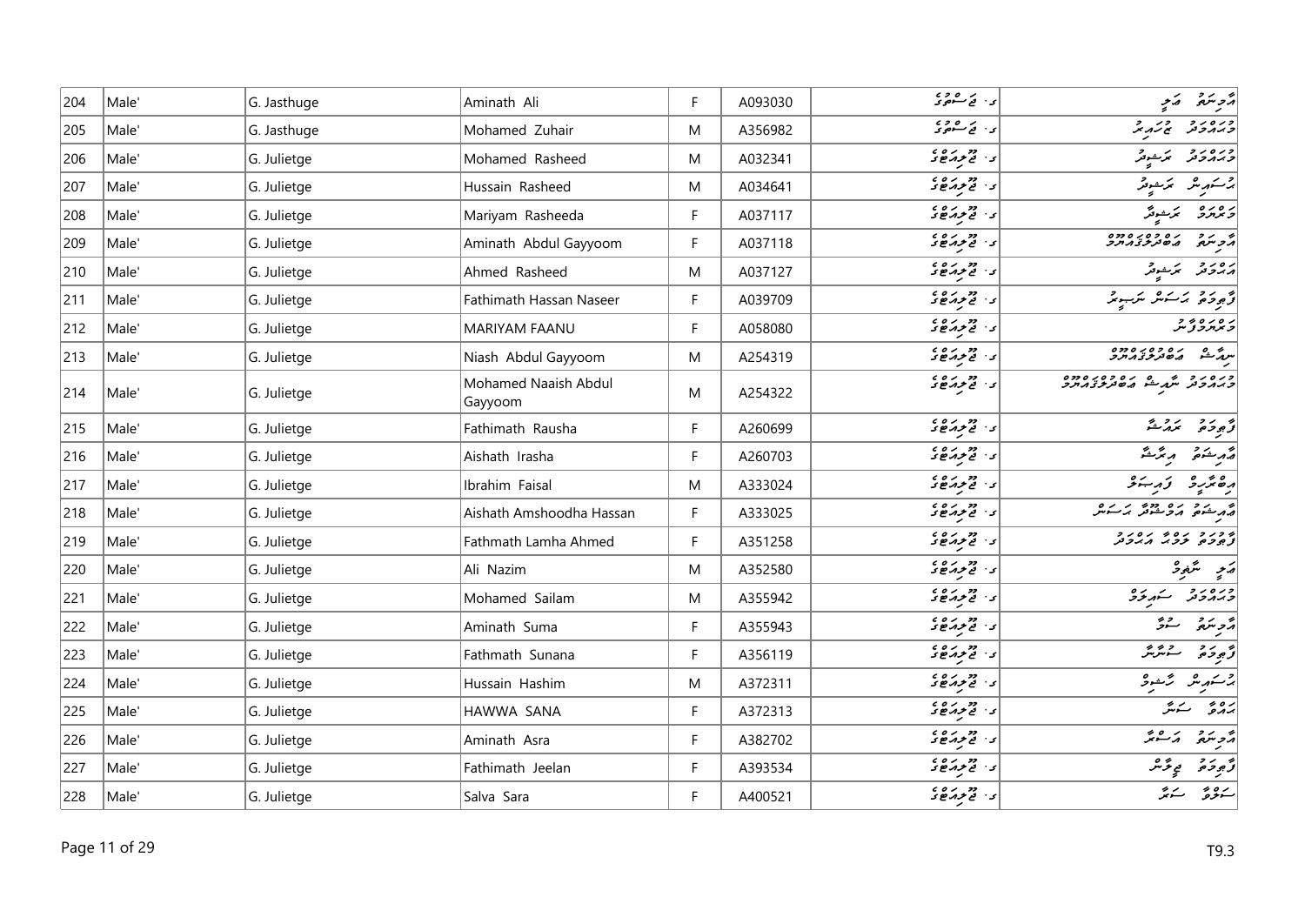| 229 | Male' | G. Kalhukeeli       | Ahmed Firaq                | M           | A024777 | <br> ۍ موگورو                             | پروتر پرچو                                                     |
|-----|-------|---------------------|----------------------------|-------------|---------|-------------------------------------------|----------------------------------------------------------------|
| 230 | Male' | G. Kalhukeeli       | Tholhath Ahmed Firag       | M           | A102675 | <br> ۍ مذکرومو                            | ره رو ره رو و مدو                                              |
| 231 | Male' | G. Kamaraage        | Fathimath Shifana          | F           | A011952 | ر در ده د<br>د ۱ مانونوی                  | ژوځو جرژنگر                                                    |
| 232 | Male' | G. Kamaraage        | Aishath Shinana            | F           | A011953 | د . ارد ه د .<br>د . اما <del>و</del> بود | ۇرىشكى ھوسرىگە                                                 |
| 233 | Male' | G. Kamaraage        | Fathimath Faiza            | F           | A011967 | ى سىمىتى ئىمى                             | وٌوِدَهُ وَ"                                                   |
| 234 | Male' | G. Kamaraage        | Ibrahim Faiz               | M           | A027356 | ر ر ر د د<br>د ۱ مارندی                   | وەتزرۈ<br>توگري                                                |
| 235 | Male' | G. Kamaraage        | Ahmed Junaid               | M           | A035169 | ر در ده د<br>د ۱ مانونوی                  | גם גב בתגב                                                     |
| 236 | Male' | G. Kamaraage        | Mohamed Faiz               | M           | A035170 | ر در ده د<br>د ۱ مانونوی                  | ورەر د پ                                                       |
| 237 | Male' | G. Kamaraage        | MARIYAM NABEELA            | F           | A046306 | ر ر ر د ه<br>د ۱ مارنور                   | ر ہ ر ہ<br><del>ر</del> بربر ژ<br>سرّجه قر                     |
| 238 | Male' | G. Kamaraage        | Mohamed Nabeel             | M           | A046307 | ر رکھنے تاریخ<br>ی انگریمونی              | سرّە ئر<br>و ره ر د<br>تر <i>پر د</i> تر                       |
| 239 | Male' | G. Kamaraage        | Ibrahim Jilwaz             | M           | A123635 | ر در ده د<br>د ۱ مانونوی                  | ە ھەتتەر 2<br>بر ھەتتەر 2<br>و گرگرم                           |
| 240 | Male' | G. Kamaraage        | Mohamed Jazeel             | M           | A124155 | ى - ئەتوكلىرى                             | دیرہ در دی ہے ج                                                |
| 241 | Male' | G. Kamaraage        | Ahmed Naif                 | M           | A167156 | ر در ده د<br>د ۱ مانونوی                  | برەر ئەسمەتى                                                   |
| 242 | Male' | G. Kamaraage        | Hibban Bin Solah           | M           | A394778 | ى بە ئەتەنىي                              | بروځند ځنگه شوګر                                               |
| 243 | Male' | G. Kanditholhi Aage | Fathmath Ruhusa            | $\mathsf F$ | A025301 | ى ئەسرىم تەرەپى<br>ئ                      | أقرجر وحرقية                                                   |
| 244 | Male' | G. Kanditholhi Aage | Aniyath Abdul Latheef      | F           | A036897 | ى ئەسمەھ بەرى<br>ئ                        | הייתה הסינה בקל                                                |
| 245 | Male' | G. Kanditholhi Aage | Abdul Raheem Abdul Latheef | M           | A049747 | ، ئەسومۇرۇ <sup>ي</sup>                   | ره وه رعص ده وه در ه<br>پره تربر <i>تربر حرم ده شربر ترب</i> و |
| 246 | Male' | G. Kanditholhi Aage | Agishath Abdul Latheef     | F           | A081265 | ، ئەسدە بېرە بىرى<br>مەسرە ئېرىدى         | د در ده ده ده ده و<br>مگتی شوی می مهر مرکز می                  |
| 247 | Male' | G. Kanditholhi Aage | Abdul Samad Abdul Latheef  | M           | A125669 | ، ئەسرىم ئىرەم ئ                          | ג ם כם גג כ גם כם גם<br>השנה הכנג השנה כם ל                    |
| 248 | Male' | G. Kanditholhi Aage | Ali Rihusan                | M           | A141009 | ، ئەس <sub>لا</sub> م بور <sup>ى</sup>    | ړې بررگېګر                                                     |
| 249 | Male' | G. Kanditholhi Aage | Aminath Raushan            | F           | A159764 | ى ئەسومۇدە ئ                              | أأرجع المتحدث المستورث                                         |
| 250 | Male' | G. Kanditholhi Aage | Mohamed Raiaan             | M           | A337010 | ى ئەسمەتتىرە<br>ئ                         | ورەرو ئەرگە                                                    |
| 251 | Male' | G. Kanditholhige    | Hawwa Shifa                | F           | A009549 | ى ئەس ھۆرى<br>ئ                           | رە پە<br>پەرە<br>سيدو                                          |
| 252 | Male' | G. Kanditholhige    | Ahmed Niyaz                | M           | A025851 | ى ئەس ھورى<br>ئ                           | ەرەر د<br>سرگرمج                                               |
| 253 | Male' | G. Kanditholhige    | Aminath Naziya             | F           | A025853 | لى سىگىنىدى<br>كەن ئىگەنلىرى بىر          | متثبيرة<br>أرمز                                                |
| 254 | Male' | G. Kanditholhige    | Aminath Salma              | F           | A025860 | ، ئەسىۋە يېتى<br>ئ                        | ړې شره ده د                                                    |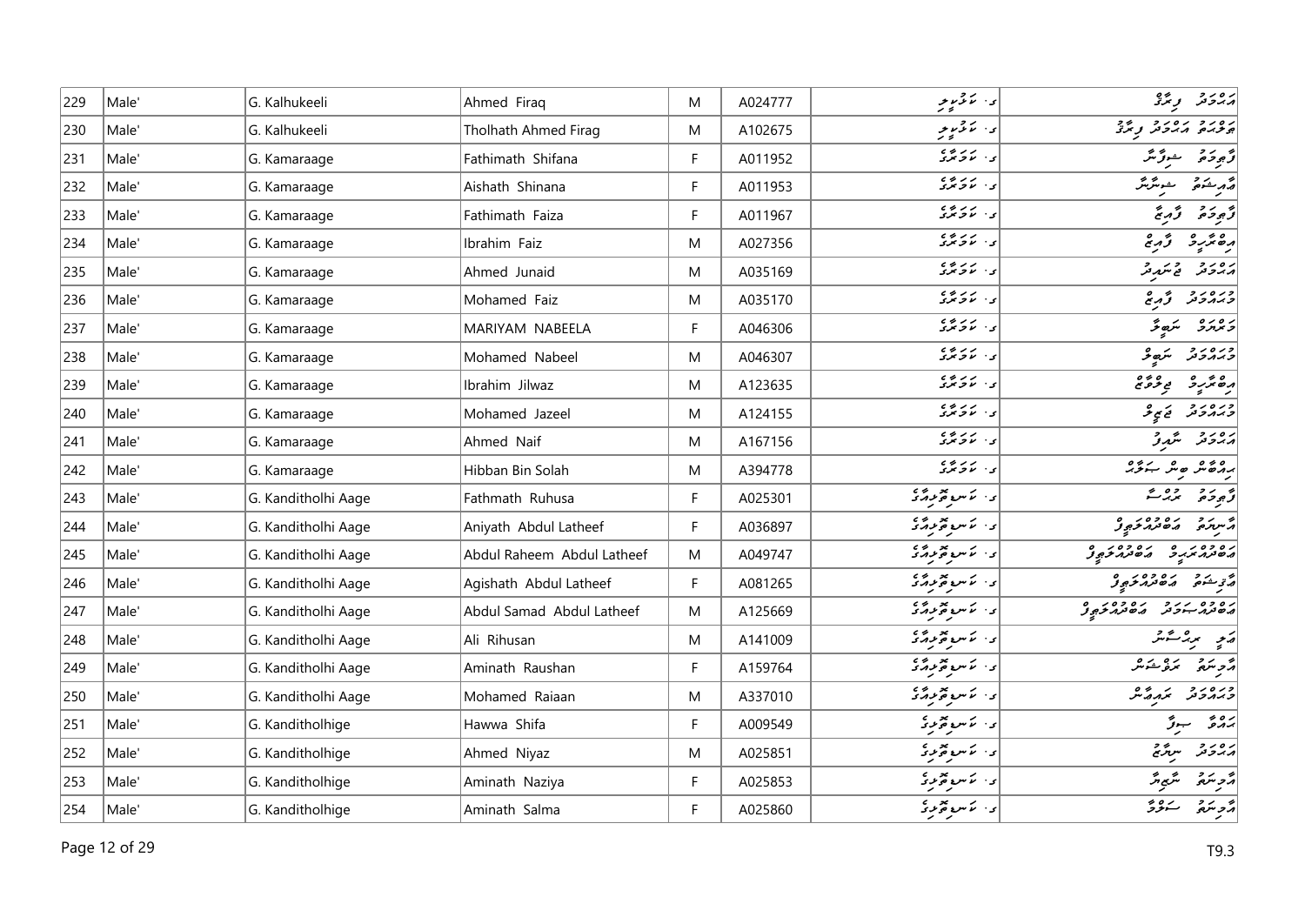| 255 | Male' | G. Kanditholhige | Shaira Zahir                | F           | A039057 | لى سىمىسى<br>كەن سىمىسى سىر                                                                                                    | پچ ريز<br>م<br>ڪ پر پڙ<br>ا               |
|-----|-------|------------------|-----------------------------|-------------|---------|--------------------------------------------------------------------------------------------------------------------------------|-------------------------------------------|
| 256 | Male' | G. Kanditholhige | Fathimath Leeza             | F           | A039345 | ، ئەسىۋەر،<br>، ئاسىۋەر                                                                                                        | ۇ بوز م<br>مريح                           |
| 257 | Male' | G. Kanditholhige | MARIYAM MILNA               | F           | A040724 | ، ئەسوم دى                                                                                                                     | ر ه ر ه<br><del>و</del> بربرو<br>جرعه تثر |
| 258 | Male' | G. Kanditholhige | Hussain Naeem               | M           | A048410 | ، ئەسىرى <i>چە</i> ئ                                                                                                           | جر س <sub>ک</sub> ر میں<br>م<br>سمەر      |
| 259 | Male' | G. Kanditholhige | Wazna Ibrahim               | F           | A079491 | ى ئەسىۋەرى<br>ئ                                                                                                                | وی شهر مصر دی                             |
| 260 | Male' | G. Kanditholhige | Suriyya Abdul Latheef       | $\mathsf F$ | A082985 | ى سىگىلىن ئېچ مىي<br>ئ                                                                                                         | و وه ده ده وه د و                         |
| 261 | Male' | G. Kanditholhige | Sharafiyya Hassan           | F           | A087301 | ى ئەس ھۈرى<br>ئ                                                                                                                | شىرومۇ باسىر                              |
| 262 | Male' | G. Kanditholhige | Zainab Aseela               | F           | A121143 | ى ئەس ھۈرى<br>ئ                                                                                                                | ىم ئىر ئىشق مۇسىز                         |
| 263 | Male' | G. Kanditholhige | Mohamed Hamdhaan Naeem      | M           | A122335 | لى سىگە مىيە مىيە مىي<br>مەسىر مىيە                                                                                            | ورەرو رەپەە شەر                           |
| 264 | Male' | G. Kanditholhige | Mohamed Naeem               | M           | A125675 | <sub>ى</sub> سى مىسوچىرى <br> ى سى مىسىر مىرى                                                                                  | ورەر ئىمەد                                |
| 265 | Male' | G. Kanditholhige | Ahmed Faruhan Ibrahim       | M           | A138861 | لى سىگىنىدى<br>كەن ئىسىم ھورى                                                                                                  | ره رو برویم ره پر د                       |
| 266 | Male' | G. Kanditholhige | Nazlee Mohamed              | M           | A141008 | ، ئەسەھرى                                                                                                                      | پرچ په دره دره                            |
| 267 | Male' | G. Kanditholhige | Hassan Shamoon              | M           | A146825 | ى ئەس ئەرى                                                                                                                     | يركب من المروج حر                         |
| 268 | Male' | G. Kanditholhige | Aishath Laisa Ahmed         | F           | A161499 | ، ئەسوھ بىر<br>، ئەسوھ بىر                                                                                                     | مەم شەھ كەرگ مەرك                         |
| 269 | Male' | G. Kanditholhige | Mohamed Farish Ibrahim      | M           | A213809 | ى ئەسىۋەرى<br>ئ                                                                                                                | ورەرد ۋىرىشە مەھرىر                       |
| 270 | Male' | G. Kanditholhige | Abdulla Firshan             | M           | A246677 | ء ·   ماسع څونو                                                                                                                | رەقمەللە موبترىشەش                        |
| 271 | Male' | G. Kanditholhige | Aishath Najila Naeem        | F           | A365684 | <sub>ی</sub> گماسع څونونو                                                                                                      | مەر شەر شەر ئىمەد                         |
| 272 | Male' | G. Kanduvaige    | Saleema Abdul Rahman        | F           | A028077 | ، ئەسۋە <i>ر</i> ئە                                                                                                            | ر د ده ده ده ده ده م                      |
| 273 | Male' | G. Kanduvaige    | Ali Rasheed                 | M           | A038809 | ى ئەسۋە <i>رى</i>                                                                                                              | أركمت المرتشوقر                           |
| 274 | Male' | G. Kanduvaige    | Naseema Zakariyya           | F           | A047300 | ى ئەس ئەربى                                                                                                                    | תְּהַלְ אֲעֲתָת                           |
| 275 | Male' | G. Kanduvaige    | Adam Shareef                | M           | A055155 | ى ئەسمەھەدى<br>ئ                                                                                                               | ر ده<br>پرتور<br>ڪ ميروش                  |
| 276 | Male' | G. Kanduvaige    | Ibrahim Rasheed             | M           | A057555 | ى ئەس ئەربى                                                                                                                    | ەر ھەتتەر 2<br>ر<br>بمرسوقر               |
| 277 | Male' | G. Kanduvaige    | Aminath Mihdha              | F           | A066066 | ى ئەسۋە <i>رى</i>                                                                                                              | أأدجن ورائد                               |
| 278 | Male' | G. Kanduvaige    | Hussain Rasheed             | M           | A070617 | ى ئەسۋەرى                                                                                                                      | برسكهر مكرجونر                            |
| 279 | Male' | G. Kanduvaige    | Mohamed Afzal Ibrahim       | M           | A071871 | $\left  \begin{array}{ccc} \text{c} & \text{c} & \text{c} & \text{c} \ & \text{c} & \text{c} & \text{c} \ \end{array} \right $ | כנים בי הרביית הסתיק                      |
| 280 | Male' | G. Kanduvaige    | Aishath Mamdhooha Zakariyya | F           | A094777 | ، ئەس <i>ەۋەر</i>                                                                                                              | כ מי כ כ כני מי כל                        |
|     |       |                  |                             |             |         |                                                                                                                                |                                           |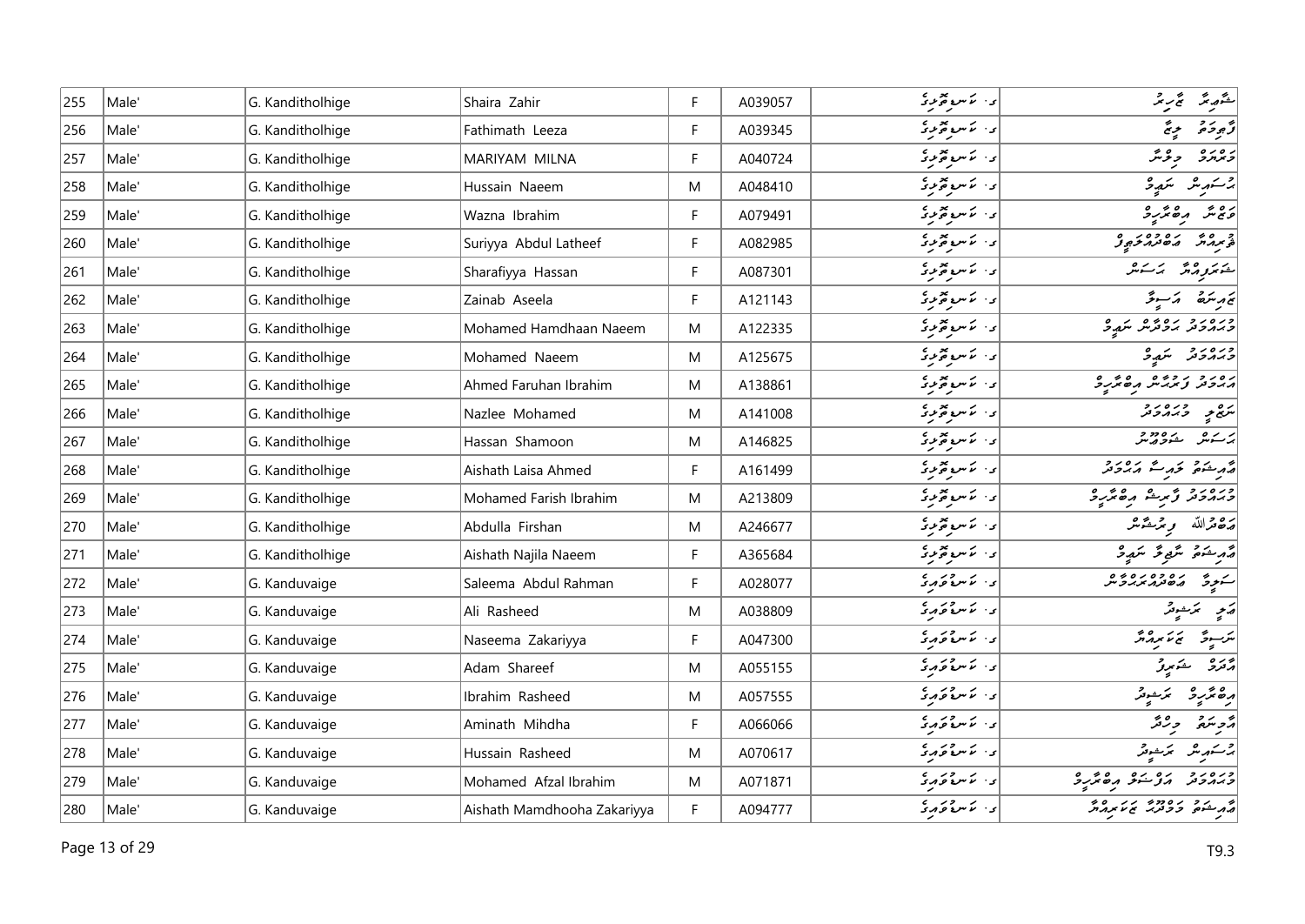| 281 | Male' | G. Kanduvaige | Zareena                            | F. | A114840 | 5,0,0,0,0,0,0                       | ئے سمیہ مگر                                                                                          |
|-----|-------|---------------|------------------------------------|----|---------|-------------------------------------|------------------------------------------------------------------------------------------------------|
| 282 | Male' | G. Kanduvaige | Ahmed Afzal Ibrahim                | M  | A153959 | ى ئەسۋۇرى                           | رەر دەر دەر ھەترىر                                                                                   |
| 283 | Male' | G. Kanduvaige | Mariyam Shaaha Hussain             | F  | A331034 | ى ئەسىۋەر                           | دەرە شەر جامبەش                                                                                      |
| 284 | Male' | G. Kanduvaige | Fathmath Shadha Hussain            | F  | A331038 | <sub>ى</sub> ، ئەسمەھ <i>ەر</i>     | و محمد من المستقرر المستقرر المحمد المحمد المحمد المحمد المحمد المحمد المحمد المحمد المحمد المحمد ال |
| 285 | Male' | G. Kanduvaige | Ahmed Shaehaan Abdulbaaree         | M  | A362633 | د ، ئاسو د د د ه                    | رەرد شەر شەر مەدەھىر                                                                                 |
| 286 | Male' | G. Kanduvaige | Mohamed Shahudhaan Abdul<br>Baaree | M  | A362635 | ى ئەسۋەرى                           | ورەرو برودە بەدەپ<br><i>وبەدونر</i> شەرىرىر مەھىر <i>ۈھى</i> ر                                       |
| 287 | Male' | G. Kanduvaige | Aminath Shara Abdul Baaree         | F  | A362637 | ، ئەس <i>ە ئۇم</i> رى               | הקייטה ייניה הסתלסת                                                                                  |
| 288 | Male' | G. Koalhi     | Ayyoob Ali                         | M  | A011114 | ای <sup>.</sup> جي په               | ג 2720 בית                                                                                           |
| 289 | Male' | G. Koalhi     | Ismail Ali                         | M  | A059883 | ای <sup>.</sup> میگی<br>ا           | أبر شرقه ويحمح أنه أنجيج                                                                             |
| 290 | Male' | G. Koalhi     | Fathmath Ihusana Ali               | F  | A355732 | $\overline{\mathcal{L}^{2}\cdot s}$ | توجوجو ماير شكر مد                                                                                   |
| 291 | Male' | G. Koalhi     | Ali Shammakh Ayyoob                | M  | A358435 | ای چې                               | $\frac{1}{2}$                                                                                        |
| 292 | Male' | G. Koalhi     | Aishath Shanna Ismail              | F  | A391275 | ی- ننگو                             | ە ئەخكە ئىشرىگە بەسىۋە يۇ                                                                            |
| 293 | Male' | G. Kudafaruge | Fariyal Umar                       | F. | A033428 | د ۱ ور د د د<br>د ۱ ما ډ تو بود     | ويروثو المروا                                                                                        |
| 294 | Male' | G. Kudafaruge | Shamsiyya Umar                     | F  | A033431 | ى سىم ئەترىپرى                      | أشوش مدد ورو                                                                                         |
| 295 | Male' | G. Kudafaruge | Zulfiga Umar                       | F. | A033436 | ى سىم ئەترىپرى                      | ج څو پخه د چې چې په                                                                                  |
| 296 | Male' | G. Kudafaruge | Abdulla Naseer                     | M  | A034746 | د ۱ ور د د د<br>د ۱ ما د تو برد     | رەقمەللە سەببوتر                                                                                     |
| 297 | Male' | G. Kudafaruge | Ibrahim Naseer Umar                | M  | A057105 | د . - مړۍ <i>ده</i> .               | رە ئرىرو سەيدىر مەدىر                                                                                |
| 298 | Male' | G. Kudafaruge | Ahmed Naseer                       | M  | A074542 | $5555 - 5$                          | رەرو شبوتر                                                                                           |
| 299 | Male' | G. Kudafaruge | Aminath Ikrisha                    | F  | A121668 | $5555 - 5$                          | أزويته والمعربة                                                                                      |
| 300 | Male' | G. Kudafaruge | Ahmed Irufan                       | M  | A121669 | $5555 - 5$                          | رەرد مەرگە                                                                                           |
| 301 | Male' | G. Kudafaruge | Mohamed Aseel                      | M  | A220907 | $5555 - 5$                          | ورەرو كەببولى                                                                                        |
| 302 | Male' | G. Kudafaruge | Ali Afrah                          | M  | A301291 | $5555 - 5$                          | أوسم والمحرور                                                                                        |
| 303 | Male' | G. Kudafaruge | Mariyam Ma'al                      | F. | A328058 | $5555 - 5$                          | ره ره دره<br>د بر رو در                                                                              |
| 304 | Male' | G. Kudafaruge | Yoosuf Yaaniu Ahmed                | M  | A329799 | د ۱ - ۲۰۶ وي.<br>د ۱ - ۲ نوکوبوري   | מ כף ה"יתה ה'מכת                                                                                     |
| 305 | Male' | G. Lamnar     | Mohamed Ali Manik                  | M  | A070760 | ى بەرە ئەگەر                        | כממכנה התבית                                                                                         |
|     |       |               |                                    |    |         |                                     |                                                                                                      |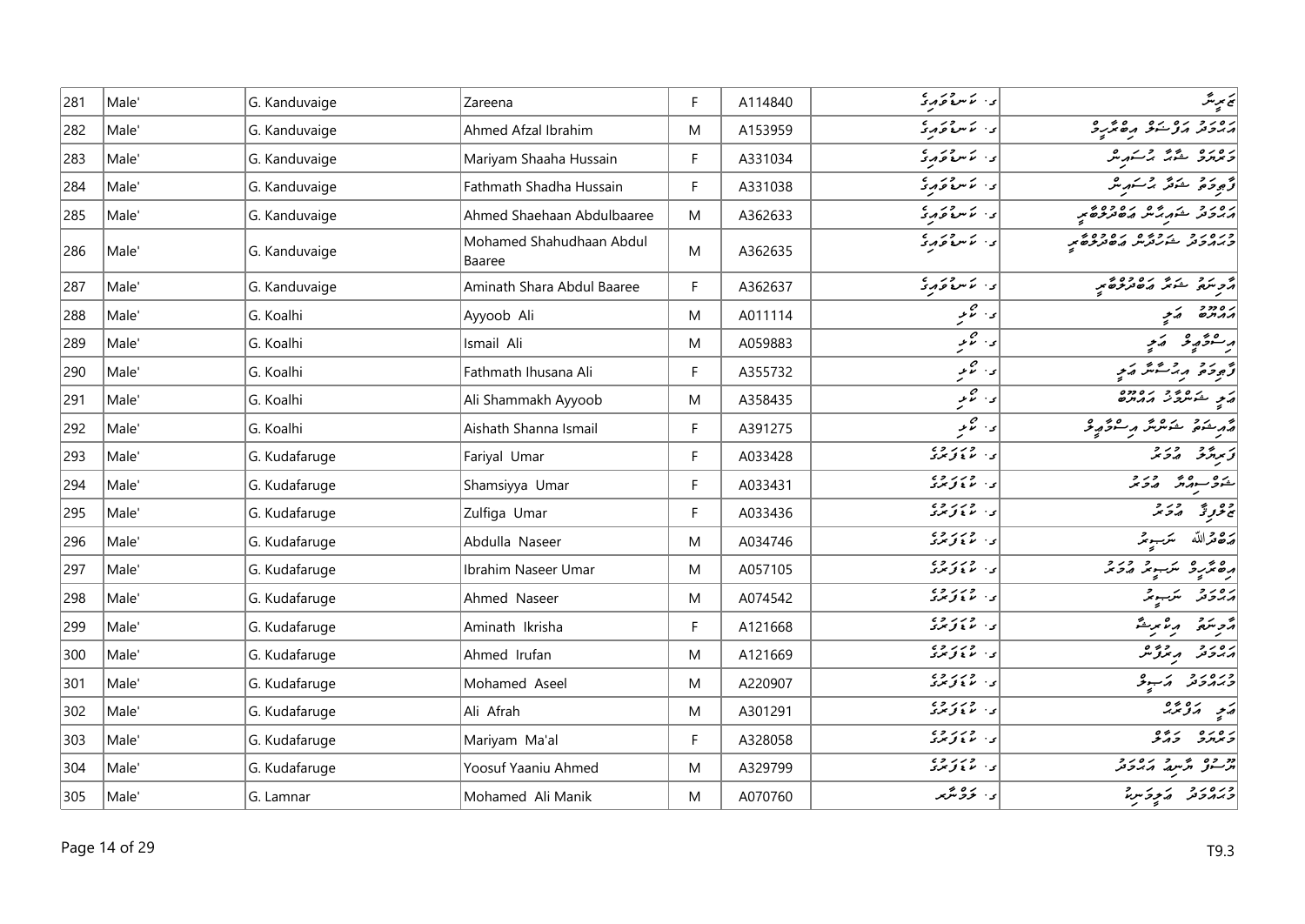| 306 | Male' | G. Lamnar     | Mariyam Manaal Mohamed   | F         | A390814 | ى كەن ئەگەر                 | و ده د ده وره د و                                                                                                                                                          |
|-----|-------|---------------|--------------------------|-----------|---------|-----------------------------|----------------------------------------------------------------------------------------------------------------------------------------------------------------------------|
| 307 | Male' | G. Light Sky  | Hassan Shiyaz            | M         | A058535 | ء بمرضوع يتمكن              | ىز سەندە ھەردىنى<br>بەسەندە                                                                                                                                                |
| 308 | Male' | G. Light Sky  | Fathimath Rishana        | F.        | A067853 | د· مخ <sub>ار</sub> ه عنوار | ۇيوۋە برىشىر                                                                                                                                                               |
| 309 | Male' | G. Light Sky  | Abdulla Adam             | M         | A070666 | ى خرم ھىشىدىم               | مَدْهِ مِنْ اللَّهُ مَرْ مَرْدَّ                                                                                                                                           |
| 310 | Male' | G. Light Sky  | MOHAMED MUNAZ            | M         | A076654 | ى خرىق ھىمكىر               | כנסנכ כבב<br><i>כג</i> ובב ביתה                                                                                                                                            |
| 311 | Male' | G. Light Sky  | Aminath Fazna            | F         | A119739 | ى خەرج شىئەر                | أزجر المتوج والمحامير                                                                                                                                                      |
| 312 | Male' | G. Light Sky  | <b>IBRAHIM INAZ</b>      | M         | A125379 | د· مخ <sub>ار</sub> ه عنوار | أرەنزىر بەشق                                                                                                                                                               |
| 313 | Male' | G. Makhmaage  | Ibrahim Rasheed Ali      | ${\sf M}$ | A034201 | ى بە ئەۋە                   | ە قەرىرى ئەيدۇر كەي<br>رەھەرىرى ئەيدۇر كەي<br>جەرەكەتى ئەيدۇر                                                                                                              |
| 314 | Male' | G. Makhmaage  | Mohamed Rasheed          | M         | A037493 | ى بەر ئەلبى                 |                                                                                                                                                                            |
| 315 | Male' | G. Makhmaage  | Abdul Rasheed            | M         | A037647 | ى بەر ئەلبى                 | ره <del>ده ر</del><br>د کانگرد تر شونگر                                                                                                                                    |
| 316 | Male' | G. Makhmaage  | Aishath Shafia           | F         | A048973 | ى بەرگە ئە                  | ورمشتر مشرو                                                                                                                                                                |
| 317 | Male' | G. Makhmaage  | HUSSAIN RASHEED          | M         | A058133 | ى - ئۇڭرى                   | جرسكور مكر المحر والمحر                                                                                                                                                    |
| 318 | Male' | G. Makhmaage  | Aishath Abdul Majeed     | F         | A063417 | ى ئەرەپىي                   | و در ده ده ده در د<br>وگرشوی ارز در در د                                                                                                                                   |
| 319 | Male' | G. Makhmaage  | Mohamed Hamdhoon Rasheed | M         | A093996 | ى بە ئەۋە                   | ورەر د پرەددە بر شەد<br><i>دېرم</i> وتر بروترس برشوتر                                                                                                                      |
| 320 | Male' | G. Makhmaage  | Ahmed Hamdhan Arif       | M         | A093997 | ى بەر ئەلبى                 | ره رو بره وه ه و و.<br>مهروفر بروترس مهرو                                                                                                                                  |
| 321 | Male' | G. Makhmaage  | Asma Rasheed             | F         | A094219 | ى بەر ئەلبى                 | ر معرش مرکب در در در در در این در در این در در این دارد.<br>این مسئل در این در این در این در این در این در این در این دارد که در این دارد که در این در این در این در این د |
| 322 | Male' | G. Makhmaage  | Hasma Rasheed            | F         | A099979 | ى بە ئەۋە                   | تركى ترجيتى                                                                                                                                                                |
| 323 | Male' | G. Makhmaage  | Hamda Rasheed            | F.        | A099980 | ى بە ئەندى                  | پروتر برَجوتر                                                                                                                                                              |
| 324 | Male' | G. Makhmaage  | Ali Azzam Rasheed        | M         | A102884 | ى - ئۇڭرى                   | كرم كره و كا مر شوند                                                                                                                                                       |
| 325 | Male' | G. Makhmaage  | Abdullah Farhan Rasheed  | M         | A165640 | ى - ئۇڭرى                   | رەداللە ئەردىگە ئەسور                                                                                                                                                      |
| 326 | Male' | G. Meerange   | Abdul Rasheed Ahmed      | M         | A035351 | ى - چە ئىشم                 | גם כם <i>ג' בינה היה כית</i><br>ה <i>יסינ היה היה כ</i> ינ                                                                                                                 |
| 327 | Male' | G. Meroonaage | Gasim Ali                | M         | A012877 | ے دورہ ہے<br>ی- خرمگری      | قخ سوقر الأمير                                                                                                                                                             |
| 328 | Male' | G. Meroonaage | Hassan Ali               | M         | A044595 | ه ده ده و د<br>د ۱ و بوسرو  | رست می                                                                                                                                                                     |
| 329 | Male' | G. Meroonaage | Aminath Shaheeda         | F         | A111380 | ے دو ہے تا<br>ب- او موسوی   | أأروبترة فسأرقد                                                                                                                                                            |
| 330 | Male' | G. Mid Line   | Abdulla Ali              | M         | A056465 | ء ﴿ وِءْ مَرَمِرِ مَرْ      | رەقمەللە مەي                                                                                                                                                               |
| 331 | Male' | G. Mid Line   | Aishath Habeeba          | F.        | A059575 | ى ئۇقمۇم                    | $rac{2}{9}$                                                                                                                                                                |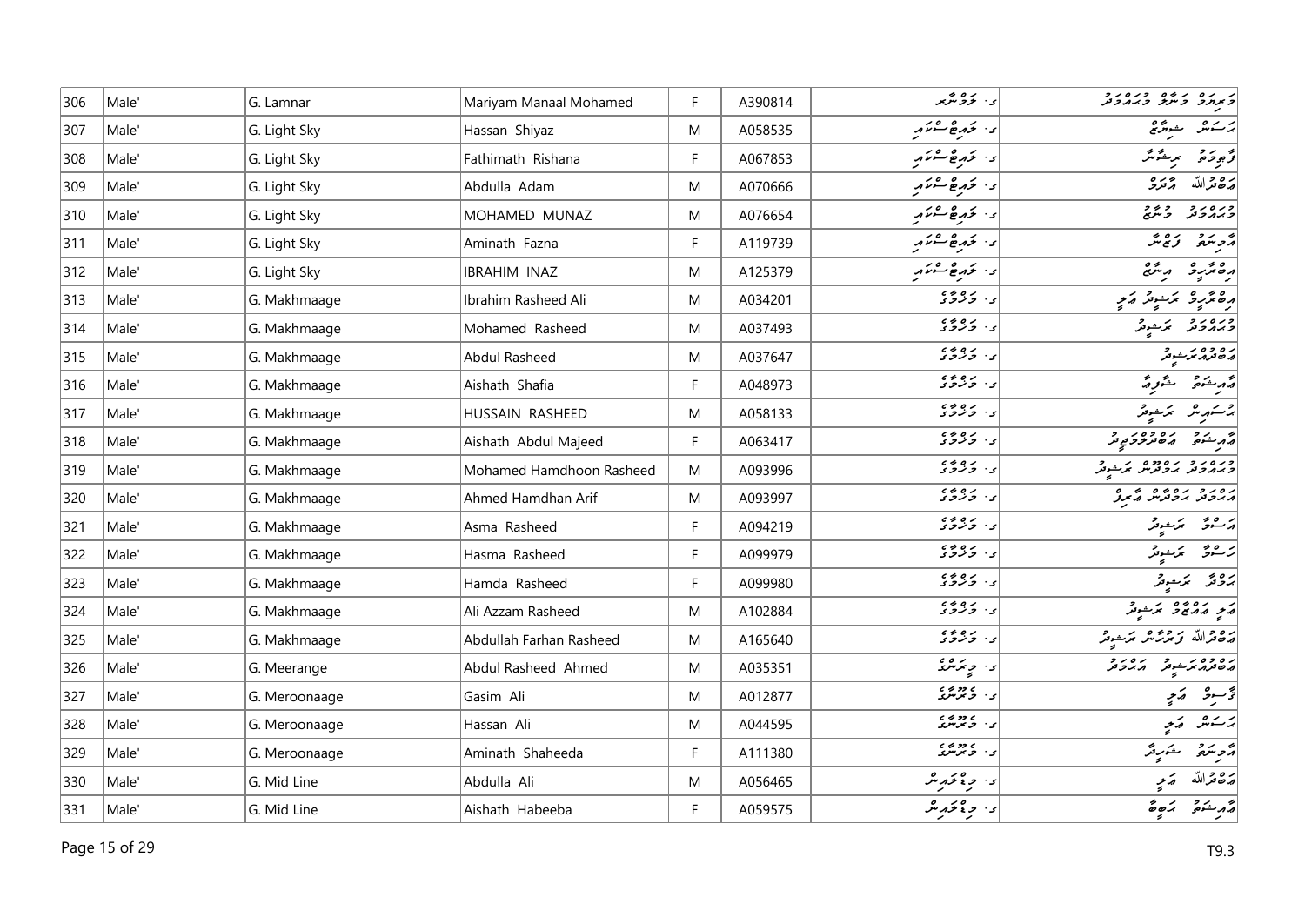| 332 | Male' | G. Mid Line      | Aishath Rasheeda               | F         | A066919 | ى ئەقەم ئىر                                         | أقهر مشكاتهم المتمر المحرور                         |
|-----|-------|------------------|--------------------------------|-----------|---------|-----------------------------------------------------|-----------------------------------------------------|
| 333 | Male' | G. Mid Line      | Mohamed Eemau Abdulla          | ${\sf M}$ | A123195 | ء و ۽ ځه په                                         | وره رو روو ره دالله                                 |
| 334 | Male' | G. Mid Line      | Fathimath Eemaa Abdulla        | F         | A349863 | - و؟ مَرم <sup>م</sup>                              | قُرْمِوحَةً وَحَدَّ وَرَحْقَهُ اللَّهُ              |
| 335 | Male' | G. Mid Line      | Mariyam Eeman Abdulla          | F         | A350268 | <mark>ء<sub>َ حو</sub>ءِ <sub>مح</sub>بر</mark> مٿر | ح برمرد مردَّ مَر مَدْه مَرْاللّه                   |
| 336 | Male' | G. Mid Line      | Abdulla Makin                  | M         | A370336 | ا <sup>ی و</sup> و ؟ ځه په ش                        | رە دالله ځېړمه                                      |
| 337 | Male' | G. Midlane       | Mariyam Waheeda                | F         | A001599 | ى - ج¢ىچىش                                          | رەرە رىدۇ                                           |
| 338 | Male' | G. Midlane       | Fathimath Yumna                | F         | A127618 | ى ئەم ئۇنىر                                         | برو پر<br>ا تو پر پر د                              |
| 339 | Male' | G. Midlane       | Mohamed Akram                  | M         | A138541 | ى - جەنۇش                                           | כנסנכ נסנס<br>כגמכת העינכ                           |
| 340 | Male' | G. Midlane       | Hassan Maain                   | M         | A322803 | ى ئەرەپچە پىر                                       | پرستمبر اوّر میں                                    |
| 341 | Male' | G. Midlane       | Aishath Sidhaana Naeem         | F         | A362522 | ار· جء محمد                                         | أقهر ينكفى السوقر متثر مترور ومحر                   |
| 342 | Male' | G. Mirihi Villa  | Ahmed Niyaz                    | M         | A011477 | ى دېرىرون <sup>ى</sup>                              | أرور و سرگرم                                        |
| 343 | Male' | G. Mirihi Villa  | Abdul Gafoor Moosa             | M         | A033462 | ى دېږېدونځه                                         | ديو مشر<br>ر ٥ ۶ ٥ ٥ ۶ و ۶<br>۵ ک تو فرخر تو مر     |
| 344 | Male' | G. Mirihi Villa  | Aminath Solih                  | F         | A052313 | ى دېږېږونځه<br>مستقبل                               | أقرجتم يتوقه                                        |
| 345 | Male' | G. Moon Lightge  | Fathimath Nizam                | F         | A045083 | ده وره ده ده ور                                     | قَهْ وَحَمْ سِعْدَةٌ                                |
| 346 | Male' | G. Moon Lightge  | AMINATH NAZNEEN                | F         | A047430 | د وه د وه<br>د کشور ه                               | أأدمره<br>سرچ <sub>سرینگر</sub>                     |
| 347 | Male' | G. Moon Lightge  | Mariyam Zana                   | F         | A048964 | ى ئەھرىر ۋە                                         |                                                     |
| 348 | Male' | G. Moon Lightge  | Aminath Naufa Mohamed<br>Amsad | F         | A151799 | ى ئەھەم ھ                                           | ו ני ני ני כנסור ניסיד.<br>הקייטה יימג במהכת הכיית  |
| 349 | Male' | G. Moon Lightge  | Mariyam Nishfa Faid            | F         | A363219 | د وه ده و ده و                                      | كالمحامدة الراعقوق قرمرقر                           |
| 350 | Male' | G. Muraka Manzil | Aishath Nihana                 | F         | A338776 | ى ئەسىر ئەركىمى ئى                                  | ە ئەستىمۇ سرىر ئىگە                                 |
| 351 | Male' | G. Murakamaage   | Abdulla Ahmed                  | ${\sf M}$ | A058288 | و ر و دره و و<br>و از حسین مرکزی                    | بر 2 پر 15<br>مربر <del>5</del> مر<br>  پر ھ قرالله |
| 352 | Male' | G. Murakamaage   | Mariyam Rasheeda               | F         | A082773 | و د رده د<br>د ۱ و بوناوی                           | وجرمرو    مرشوش                                     |
| 353 | Male' | G. Nileenaa      | Fathimath Liusha               | F         | A047718 |                                                     | أقوحكم ورقشة                                        |
| 354 | Male' | G. Nileenaa      | Nishau Ahmed                   | M         | A081987 | ای سرپویٹر<br><u>است</u>                            | سرشگه در بره د و                                    |
| 355 | Male' | G. Nileenaa      | Nashaa Ahmed Naseem            | F         | A298788 | ای سرویتر<br><u>سست</u>                             | بره د برور د بررو                                   |
| 356 | Male' | G. Oivaali       | Sithlana Ali                   | F         | A047777 | ى بە تەرەڭجە<br>ئ                                   | سىۋۇش كەيپ                                          |
|     |       |                  |                                |           |         |                                                     |                                                     |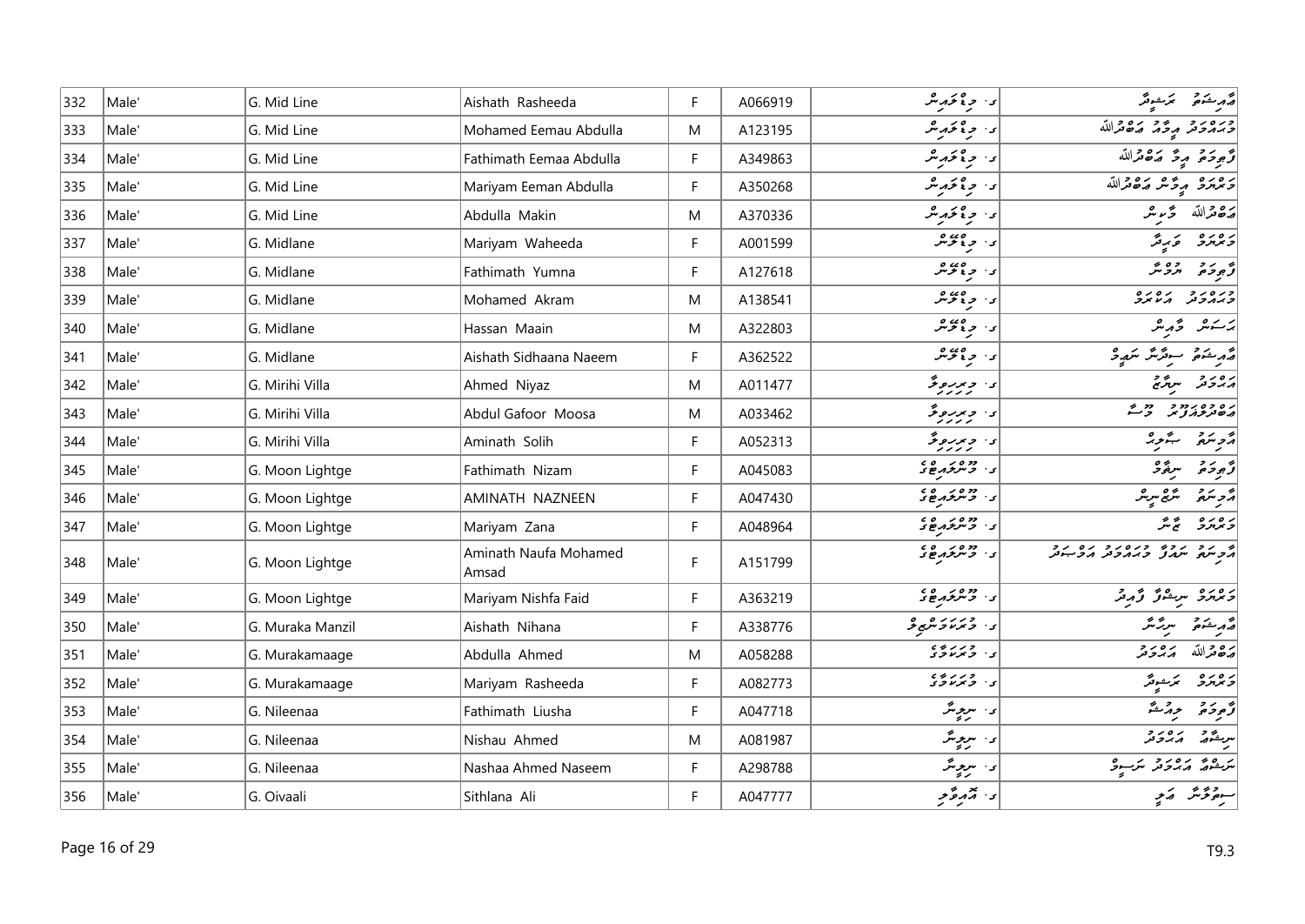| 357 | Male' | G. Oivaali      | Ameena Mohamed          | F | A060370 | ، په پروگو <sub>ل</sub> ه             | أرَحٍ شَرَ وَبَرَ وَجَرَ وَ                                |
|-----|-------|-----------------|-------------------------|---|---------|---------------------------------------|------------------------------------------------------------|
| 358 | Male' | G. Oivaali      | Ibrahim Hussain         | M | A071259 | ، می شهر شمسر<br>مسر                  | رەنزىر ئىسكىر                                              |
| 359 | Male' | G. Oivaali      | Ismail Hussain          | M | A075504 | ، په پروگو <sub>ر</sub>               | وحدثوها المستورها                                          |
| 360 | Male' | G. Oivaali      | Ihusaan Hussain         | M | A075505 | ، په پروگو <sub>ر</sub>               | ورمن المستور المستور المحمد المستر                         |
| 361 | Male' | G. Oivaali      | Ishaag Hussain          | M | A075692 | ، په پوځو                             | و دي د سوړينې                                              |
| 362 | Male' | G. Oivaali      | Mohamed Hussain         | M | A079837 | ى بە ئەرگە                            | ورەرو قاسكەنگ                                              |
| 363 | Male' | G. Oivaali      | Aminath Amanee Shahid   | F | A300769 | ، په پروگو <sub>ر</sub>               | أأوسكم أكرأس كأرقر                                         |
| 364 | Male' | G. Oivaali      | Ahmed Aiman Shahid      | M | A300770 | ، په پېړه تو                          | وأودد وأروش لمقربة                                         |
| 365 | Male' | G. Oliver Green | Mohamed Tholath Rasheed | M | A046721 | <sub>ى</sub> بە ئىرىرى ئىرىش          | 37075 1075 77075                                           |
| 366 | Male' | G. Oliver Green | Aminath Dheema          | F | A047554 | ء <sub>`</sub> مجموع سره سپر          | أأرمر المحمد فرجحه                                         |
| 367 | Male' | G. Oliver Green | Fathimath Khoorsheeda   | F | A052131 | <sub>ى</sub> بە ئىمرىرىمىدى مېرىش     | ۇپرۇپ ئىمىشىڭ                                              |
| 368 | Male' | G. Oliver Green | Hajara Adam             | F | A148672 | <sub>ى</sub> بە ئىرىرى ئىرىش          | ور و دره<br>رقع گرفرو                                      |
| 369 | Male' | G. Oliver Green | Hamida Adam             | F | A257215 | ى بە ئېرەكەر ئاپرىش                   | بَرْدِ مَرْ مَرْدَدُ                                       |
| 370 | Male' | G. Oliver Green | Mohamed Ashjau          | M | A394637 | ى بىم ئۆركە ئەيدىگر                   | وره ر و در در و<br>حدماو در مشوق                           |
| 371 | Male' | G. Parindhaage  | Abdul Hameed            | M | A002230 | <sub>ی</sub> . ب <sub>وک</sub> ریدگرد | د ۱۵۶۵ و د د                                               |
| 372 | Male' | G. Parindhaage  | Ahmed Saeed             | M | A044131 | ، ئۇمرىترى <i>گ</i> رى                | رەرو سەرو                                                  |
| 373 | Male' | G. Parindhaage  | Mariyam Saeed           | F | A085940 | ، ئەسپەتتىرى<br>مەنبەتتىرى            | و ورو سوړتر                                                |
| 374 | Male' | G. Parindhaage  | Aminath Saeed           | F | A092597 | <sub>ى</sub> بۇ برىترىترى             | أرمر<br>سەھەقىر                                            |
| 375 | Male' | G. Parindhaage  | Husama Saeed            | F | A141816 | ء کو موسر مرکز کا                     | رحمش سكهاند                                                |
| 376 | Male' | G. Parindhaage  | MOHAMED ALOOF AHMED     | M | A369236 | ، ئەبرىش <i>قر</i> ى                  | כנסני נדסם נסנים<br><mark>ב</mark> גמבת מי <i>בצ מ</i> גבת |
| 377 | Male' | G. Peacock      | Aminath Zahiya          | F | A027081 | ړ بومړ<br>د په                        | أأرمز المجمارة                                             |
| 378 | Male' | G. Peacock      | Mariyam Zeeniya         | F | A027082 | ۍ بومړه<br>د                          | دەرە پېرىگە                                                |
| 379 | Male' | G. Peacock      | Abdul Azeez Mohamed     | M | A027083 | ړ . پ <sub>ر</sub> مړه<br>په په       | و ره ر و<br>تر پر تر تر<br>גם כפג <sub>וץ</sub> כ          |
| 380 | Male' | G. Peacock      | Hareera Dhawood         | F | A040439 | ړ . پ <sub>ر</sub> مړه<br>په پ        | ر پر پژورو<br>بر پر سرماند                                 |
| 381 | Male' | G. Peacock      | Aishath Zeena           | F | A060151 | ړ بومړ<br>د په                        | ۇرىشقۇ بېش                                                 |
| 382 | Male' | G. Peacock      | Fathimath Waheeda       | F | A060152 | ړ . پ <sub>ر</sub> مړه<br>په پ        | وتجوحكم الحاسية                                            |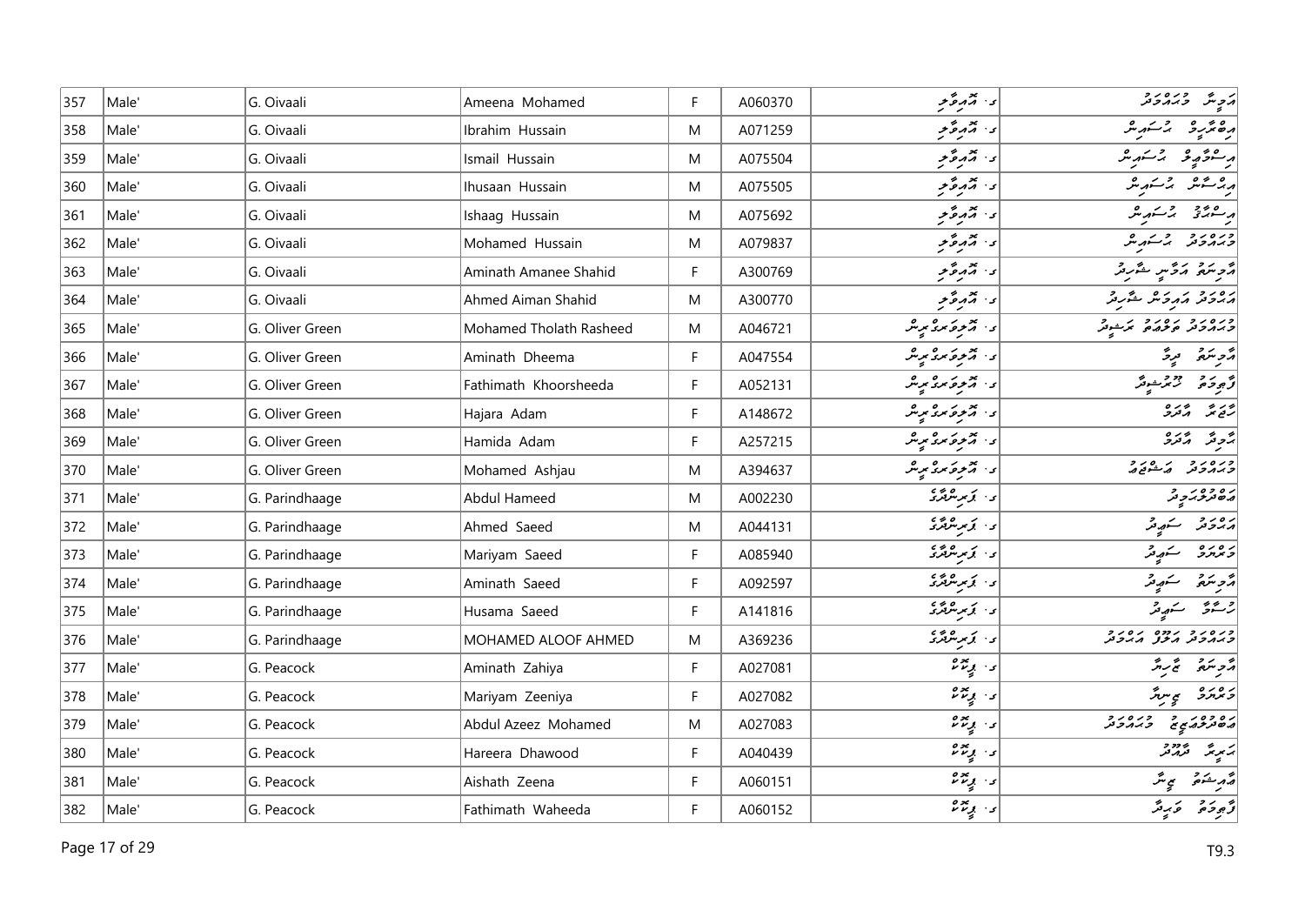| 383 | Male' | G. Ravi       | Mohamed Waheed              | M           | A060524 | (ی- نمکامی                       | ورەرو كەيتر                                                                                                                                                                                                                                                                                                                     |
|-----|-------|---------------|-----------------------------|-------------|---------|----------------------------------|---------------------------------------------------------------------------------------------------------------------------------------------------------------------------------------------------------------------------------------------------------------------------------------------------------------------------------|
| 384 | Male' | G. Ravi       | Fathimath Saeeda            | F           | A067330 | (ی) برگمی                        | قرم تو سورستر                                                                                                                                                                                                                                                                                                                   |
| 385 | Male' | G. Ravi       | Ahmed Shaiq Shiyam          | M           | A148591 | ی نمرکمی                         |                                                                                                                                                                                                                                                                                                                                 |
| 386 | Male' | G. Ravi       | Sarah Ibrahim Saeed         | F.          | A160089 | ائ نمو                           |                                                                                                                                                                                                                                                                                                                                 |
| 387 | Male' | G. Ravi       | Shaya Shiyam                | F           | A349048 | ای نمی                           | $\begin{array}{cc} \circ & \circ & \circ \\ \circ & \circ & \circ \end{array}$                                                                                                                                                                                                                                                  |
| 388 | Male' | G. Ravi       | Sudhais Ibrahim Adam        | M           | A362387 | ای نمرم                          |                                                                                                                                                                                                                                                                                                                                 |
| 389 | Male' | G. River Nile | Hussain Siraz               | M           | A040852 | ى برۇپرىتىرى                     | جر سکھر مگر<br>مرکز کے مرکز کے مرکز کے مرکز کے مرکز کے م                                                                                                                                                                                                                                                                        |
| 390 | Male' | G. River Nile | Shirmeen Ibrahim            | F           | A040853 | ى برۇپرىئەد                      | شويروند وه برده.                                                                                                                                                                                                                                                                                                                |
| 391 | Male' | G. River Nile | Mohamed Shiyaz              | M           | A040862 | ء سموتم مرسكر بحر                | $\begin{array}{cc} 0 & 0 & 0 & 0 \\ 0 & 0 & 0 & 0 \\ 0 & 0 & 0 & 0 \\ 0 & 0 & 0 & 0 \\ 0 & 0 & 0 & 0 \\ 0 & 0 & 0 & 0 \\ 0 & 0 & 0 & 0 \\ 0 & 0 & 0 & 0 \\ 0 & 0 & 0 & 0 \\ 0 & 0 & 0 & 0 \\ 0 & 0 & 0 & 0 \\ 0 & 0 & 0 & 0 \\ 0 & 0 & 0 & 0 & 0 \\ 0 & 0 & 0 & 0 & 0 \\ 0 & 0 & 0 & 0 & 0 \\ 0 & 0 & 0 & 0 & 0 \\ 0 & 0 & 0 &$ |
| 392 | Male' | G. River Nile | Ahmed Althof                | M           | A040863 | ء مرة مرسكر و                    | ره رو ده ده<br>پرسرتر پروپوتو                                                                                                                                                                                                                                                                                                   |
| 393 | Male' | G. River Nile | Shiruzima Ibrahim           | $\mathsf F$ | A040864 | <sub>ى س</sub> وتەرىئىدى         | جويمبرة وكالمربرة                                                                                                                                                                                                                                                                                                               |
| 394 | Male' | G. River Nile | Mariyam Rasheeda            | F           | A094636 | ى برۇپرىتىر ۋ                    | ر ه ر ه<br><del>د</del> بربرگر<br>ىمەرشەقە                                                                                                                                                                                                                                                                                      |
| 395 | Male' | G. River Nile | Ibrahim Naseem              | M           | A100354 | ء موقا مریم و                    | رەنۇرۇ سەرە                                                                                                                                                                                                                                                                                                                     |
| 396 | Male' | G. Roamge     | Hassan Haleem               | M           | A001534 | ړه ده ده<br>د ۶ مرد د            | ىز سەھ ئەيدۇ                                                                                                                                                                                                                                                                                                                    |
| 397 | Male' | G. Roamge     | Fathimath Niyaza            | F           | A070843 | ړه چې ده<br>د امگرد د            | توالله وكالمحمد والمحمدة المحمدة المحمدة المحمدة                                                                                                                                                                                                                                                                                |
| 398 | Male' | G. Roamge     | Aishath Niyaza              | F           | A072995 | ر موه و<br>د . مورو              | وكرمشكم سركرج                                                                                                                                                                                                                                                                                                                   |
| 399 | Male' | G. Roamge     | Jasir Mohamed               | M           | A073097 | ړه ده ده<br>د ۶ مرد د            | و ره ر و<br><i>و پر</i> و تر<br>ئ <sup>ع</sup> سىزىمە                                                                                                                                                                                                                                                                           |
| 400 | Male' | G. Roamge     | Khadeejath Niyaza           | F           | A096380 | ی می و ه<br><sub>م</sub> ی می می | سرگريج<br>تر تعریج حو                                                                                                                                                                                                                                                                                                           |
| 401 | Male' | G. Roamge     | Abdulla Niyaz               | M           | A104845 | ړه چې ده<br>د ۶ مرد د            | برە قراللە<br>سرگرمج                                                                                                                                                                                                                                                                                                            |
| 402 | Male' | G. Roamge     | Aminath Niyaza              | F           | A121395 | د . چې د .<br>د . مرد د          | و څخه سرچ<br>سرپڙيج                                                                                                                                                                                                                                                                                                             |
| 403 | Male' | G. Roamge     | Aminath Rifga               | F           | A123935 | د . چې د .<br>د . مرو د          | ړې په پروتخ                                                                                                                                                                                                                                                                                                                     |
| 404 | Male' | G. Roamge     | Mohamed Afrah               | M           | A146386 | $\frac{c}{c}$                    | כנסנכ נספס<br>כגהכת הציבה                                                                                                                                                                                                                                                                                                       |
| 405 | Male' | G. Roamge     | Asiyath Niyaza Abdul Raheem | $\mathsf F$ | A149021 | <br>  د ، مرد د                  | ה - יותם ייתה בסתות בגם                                                                                                                                                                                                                                                                                                         |
| 406 | Male' | G. Roamge     | AHMED HALEEM                | M           | A153255 | ر موه و<br>د . مورو              | أرور وبالمحمد                                                                                                                                                                                                                                                                                                                   |
| 407 | Male' | G. Roamge     | Mariyam Zaeema Moosa        | $\mathsf F$ | A154241 | $\frac{c}{c}$                    | ג 2010 ה ביל                                                                                                                                                                                                                                                                                                                    |
| 408 | Male' | G. Roamge     | Ismail Haleem Hassan        | M           | A165322 | ړه چې ده<br>د ۶ مرد د            | ر مؤثر و بر ده بر ده.                                                                                                                                                                                                                                                                                                           |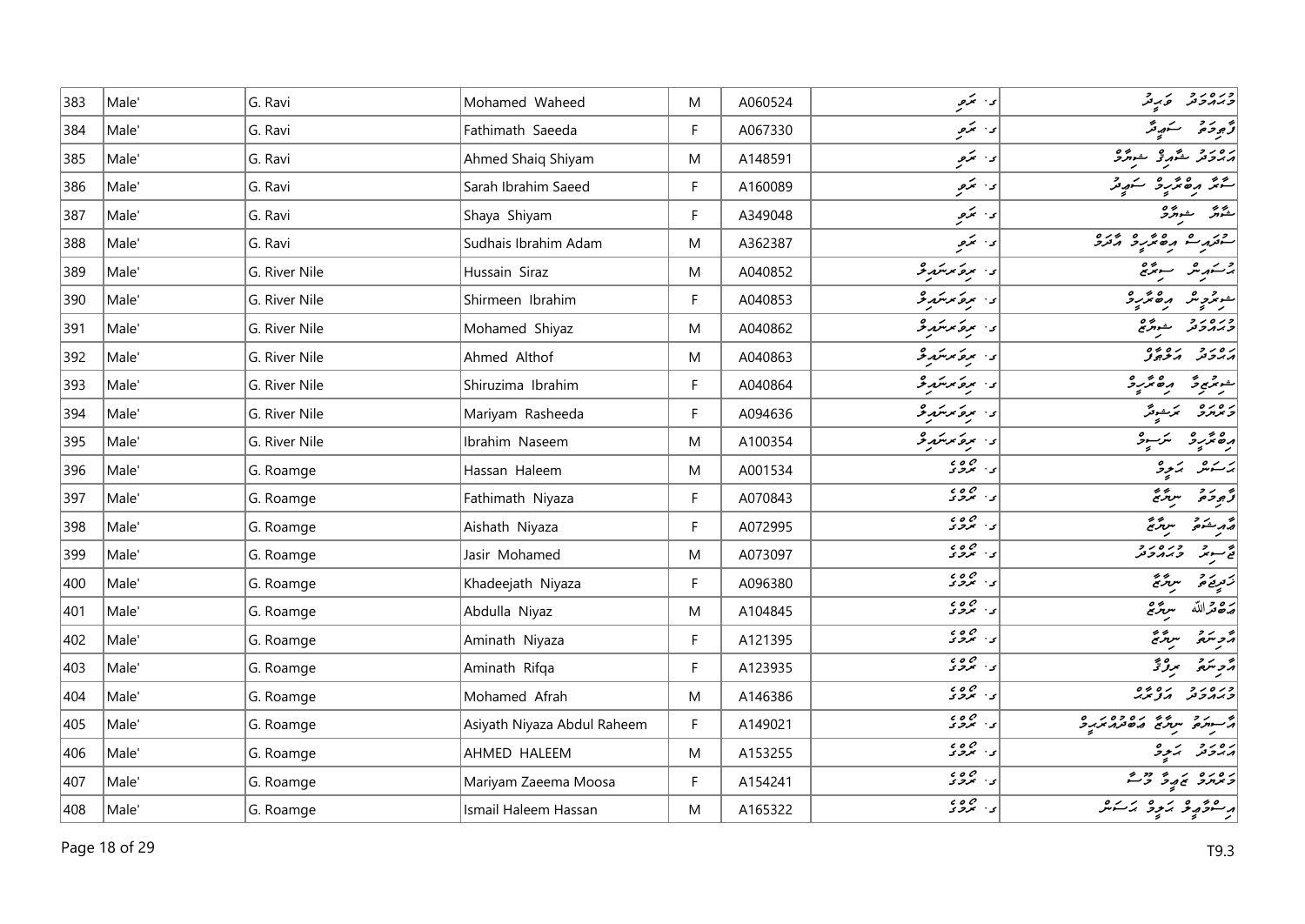| 409 | Male' | G. Roamge      | Hussain Janah          | M  | A254683 | ر مه ه ه و <i>و</i>                         | ير سكر مثل التاريخ متركز               |
|-----|-------|----------------|------------------------|----|---------|---------------------------------------------|----------------------------------------|
| 410 | Male' | G. Roamge      | Mohamed Afsan          | M  | A302140 | ک کمی دی                                    | ورەرو رەپ                              |
| 411 | Male' | G. Roamge      | Mohamed Aflaah         | M  | A323277 | ک میگری                                     | כנסני נסשי<br>כגובת ולבב               |
| 412 | Male' | G. Roamge      | Mohamed Zaeem          | M  | A332218 | ى بوە ،                                     | כנסנג הפ                               |
| 413 | Male' | G. Roamge      | Aishath Rifa           | F  | A339529 | د . ه ه ه ه<br>د . مرو د                    | و<br>د گرمشوه<br>د<br>ىجواقم           |
| 414 | Male' | G. Roamge      | Fathimath Inaya Hassan | F  | A342473 | $\frac{c}{c}$                               | רב בבים היית גבית                      |
| 415 | Male' | G. Roamge      | Hussain Haleem Hassan  | M  | A368247 | ر ص د ج<br>د ۰ مرو د                        | چە سەر بىر بەيدى بەسەنلە               |
| 416 | Male' | G. Roamge      | Mariyam Shaha          | F  | A370146 | د . ه ه ه و <b>و</b>                        | رەرە شەر                               |
| 417 | Male' | G. Roamge      | Ibrahim Haleem Hassan  | M  | A404186 | ړه چې ده<br>د ۶ مرد د                       | مەھەر ئەر ئەر ئەسىر                    |
| 418 | Male' | G. Roamge      | Aishath Amaanee Hassan | F  | A404599 | ک میگری                                     | وأرشكم وكاس وكالمر                     |
| 419 | Male' | G. Tharijehi   | Hamid Nafees           | M  | A046025 | ی که موسیح پ                                | تزوتر التربيء                          |
| 420 | Male' | G. Tharijehige | Mohamed Mazin          | M  | A024120 | ى بە ھۇمرى<br>ئ                             | ورەرو ۇېر                              |
| 421 | Male' | G. Tharijehige | Ahmed Areesh           | M  | A024422 | ى مىمى كى                                   | رەرو كەيدى                             |
| 422 | Male' | G. Tharijehige | Aishath Fareesha       | F  | A033131 | ۍ په کاري<br>د کام کاري                     | وكركو وترك                             |
| 423 | Male' | G. Tharijehige | Mohamed Anees          | M  | A039311 | ی کو مرقع ہری<br>مستقب                      | ورەرو كەرب                             |
| 424 | Male' | G. Tharijehige | Hawwa Manike           | F  | A040609 | ی که محمد محاری<br>ی که محمد مح             | رە بەر بەر<br>بەھ بى سرىد              |
| 425 | Male' | G. Tharijehige | Mariyam Riyasa         | F  | A055892 | ى بە ھەمرىقى س <sup>ى</sup>                 | د وړه مرمر شو                          |
| 426 | Male' | G. Tharijehige | Aminath Areesha        | F. | A055893 | ى پە ھەمرىقى سى                             | أأروبتهم أأتمي وأستنبه                 |
| 427 | Male' | G. Tharijehige | Shua Mohamed           | F  | A073186 | ى پە ھەمرىقى سى                             | وه وره رو<br>شو <sub>هه</sub> وبردونر  |
| 428 | Male' | G. Tharijehige | Hameed Moonis          | M  | A082187 | ی کو مرقع ہری<br>مستقب                      | پر <sub>و</sub> یر وسرے                |
| 429 | Male' | G. Tharijehige | Hassaan Areesh         | M  | A096052 | ی کو مرقع ہری<br>مستقب                      | ره ده و <sub>کم</sub> رث               |
| 430 | Male' | G. Tharijehige | Hussain Shamir         | M  | A148817 | ى ، مۇمرىئ <i>ى ، ئ</i>                     | برسكريش الحقوبة                        |
| 431 | Male' | G. Tharijehige | Hisaan Areesh          | M  | A154555 | ى بە ھۇمرىقى س <sup>ى</sup><br>مەسىم مەسىرى | رىشش كەيرىش                            |
| 432 | Male' | G. Tharijehige | Zimam Ibrahim Mohamed  | M  | A161223 | ى پە ھەمرىقى سى                             | 20012 0 200 025                        |
| 433 | Male' | G. Tharijehige | Maasha Mohamed         | F  | A319600 | ى سىم ئىرقى سىتى<br>ئ                       | و ر ه ر د<br>تر پروتر<br>ر پیشہ<br>مرگ |
| 434 | Male' | G. Tharijehige | Fathimath Malha Ismail | F  | A340806 | ى سىم ئىرقى سىمى<br>ئ                       | ومجمع ولحدثه من المعتمدة               |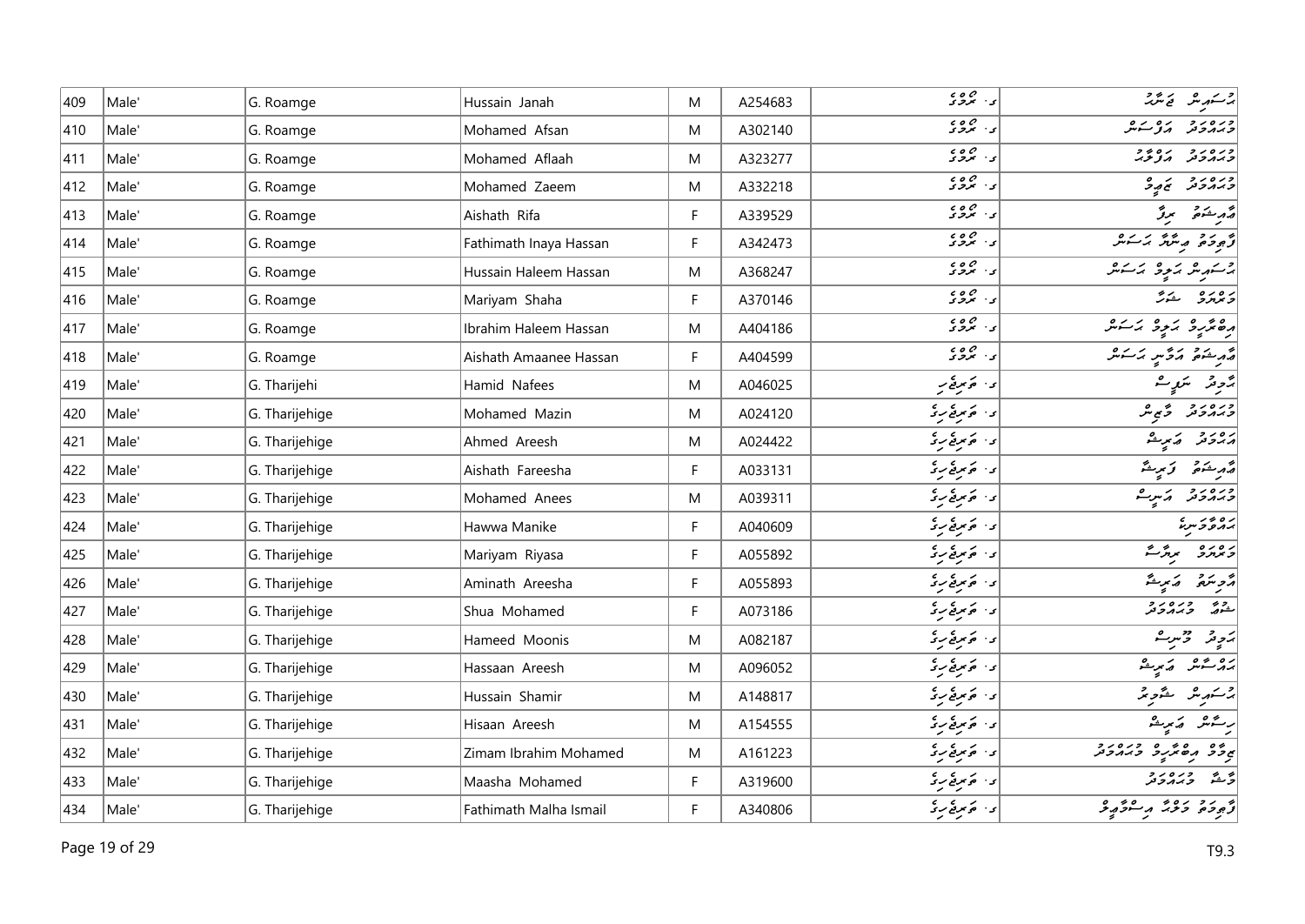| 435 | Male' | G. Tharijehige  | Hasna Areesh                 | F         | A350718 | ى سىم ئىرقى سىمى<br>ئ               | پر شر شمیرے                                                                                          |
|-----|-------|-----------------|------------------------------|-----------|---------|-------------------------------------|------------------------------------------------------------------------------------------------------|
| 436 | Male' | G. Tharijehige  | Humam Ibrahim Mohamed        | ${\sf M}$ | A361390 | ى پە ھەمرىقى سى                     | 22012 22000 220                                                                                      |
| 437 | Male' | G. Tharijehige  | Fathmath Dhaanaa Moonis      | F         | A366593 | ء · حَو مرقع سرءٌ                   | و الله و حريم الله الله و حريب الله عليه الله عليه و حريب الله عليه الله عليه الله عليه الله عليه ال |
| 438 | Male' | G. Tharijehige  | Mohamed Jailam               | M         | A385409 | ء · حَو سرچ سرچ<br>-                |                                                                                                      |
| 439 | Male' | G. Thiri Roalhi | Aishath Shifra Mohamed Booth | F         | A455392 |                                     | د در ده دره دره دره<br>په شوی شوز پر د بر دره مو                                                     |
| 440 | Male' | G. Uranus       | Aminath Rasheeda             | F         | A043073 | ى سىر بىر بىر ك                     | أزويتمو أترجون                                                                                       |
| 441 | Male' | G. Uranus       | Mohamed Rizvi                | ${\sf M}$ | A061944 | ى بەر بۇر ھ                         | وره دو برجم                                                                                          |
| 442 | Male' | G. Vabinfaruge  | Aishath Fulhu                | F         | A042057 | ی که هم هم در ده<br>د که هم هم کرده | ا په مه شوې د د<br>لرمونستونو لر                                                                     |
| 443 | Male' | G. Vanavaru     | Shareefa Abdulla             | F         | A082944 | ى بە ئەتتۈنمى                       | شَمَعِي <i>وَتْ 1 مَا ھا</i> تَداللّٰه                                                               |
| 444 | Male' | G. Vanavaru     | Hassan Asif Ibrahim          | ${\sf M}$ | A098963 | ى بە ئەتھەتمە                       | برسكر ومسوفه وه بمربرد                                                                               |
| 445 | Male' | G. Vanavaru     | Mohamed Faisal Ahmed         | M         | A100725 | ى ئەشھەتلى                          | ورەرد زېر بەبۇ مەدد                                                                                  |
| 446 | Male' | G. Vanavaru     | Zulaikha Hana Ahmed          | F         | A100729 | ى بە ئەتتۈنمى                       | ج څه د څه کره پر د ور                                                                                |
| 447 | Male' | G. Vanavaru     | Ibrahim Naiz                 | M         | A122535 | ى بە ئەتكەنتى                       | وهتر و شرح                                                                                           |
| 448 | Male' | G. Vanavaru     | Aminath Zeena Ahmed          | F         | A153880 | ى بە ئەتكەنگە                       | و<br>وفريدة بالمستخدم وبالمستخدم                                                                     |
| 449 | Male' | G. Vanavaru     | Ibrahim Farish Ahmed         | ${\sf M}$ | A395773 | ى بە ئەترەپى                        | رەپرىدى ئېرىشى مەدرە                                                                                 |
| 450 | Male' | G. Waving Shore | Fathimath Sarah Zahir        | F         | A000733 | ى ئۇمۇمىگەر                         | أزُودَهُ سُنَتَرُ لِمَحْرِ لَمْ                                                                      |
| 451 | Male' | G. Waving Shore | Abdullah Sham Zahir          | ${\sf M}$ | A000736 | ى ئىچ مەشرىر شىمىر<br>مەنبەل مەسىر  | رە قراللە ھەم ئىر بر                                                                                 |
| 452 | Male' | G. Waving Shore | Ahmed Shah Zahir             | M         | A000737 | ى ئۇمۇش <sub>ى</sub> ر ھىمىر        | رەرو شىر كەرىم                                                                                       |
| 453 | Male' | G. Waving Shore | Abdulla Ahmed                | ${\sf M}$ | A010367 | ى ئۇمۇمى <i>گە</i> س <sup>ى</sup> م | رەقراللە يەمرە                                                                                       |
| 454 | Male' | G. Waving Shore | Aminath Waheeda              | F         | A056845 | ى ھوسىي ھىسى<br>ئ                   | أأزحر سكرة وألمح وأبادتكر                                                                            |
| 455 | Male' | G. Waving Shore | Maryam Saja                  | F         | A332003 | ى ئۇمۇمىرىمى<br>ئ                   | ر ه ر ه<br><del>د</del> بربرگ<br>سەنى                                                                |
| 456 | Male' | G. White Sea    | Aishath Rishtha              | F         | A011521 | ى غەرغ ب                            | وكرم شكوكم المحرم والمحر                                                                             |
| 457 | Male' | G. White Sea    | Abdul Shakoor Mohamed        | ${\sf M}$ | A055281 | ى ئۇرغۇپ                            | ره وه ردد و دره رو<br>په هر پر شونو سر در کرد                                                        |
| 458 | Male' | G. White Sea    | Mohamed Shuhail              | ${\sf M}$ | A058517 | ى ئۇم ھېسىم                         | ورەرو شەركەنى                                                                                        |
| 459 | Male' | G. White Sea    | Mariyam Lumna                | F         | A141416 | ى ئۇم ھەسىر                         | رەرە دەپر                                                                                            |
| 460 | Male' | G. White Sea    | Hassan Salim Shakoor         | M         | A148754 | ى ئۇرغۇپ                            |                                                                                                      |
|     |       |                 |                              |           |         |                                     |                                                                                                      |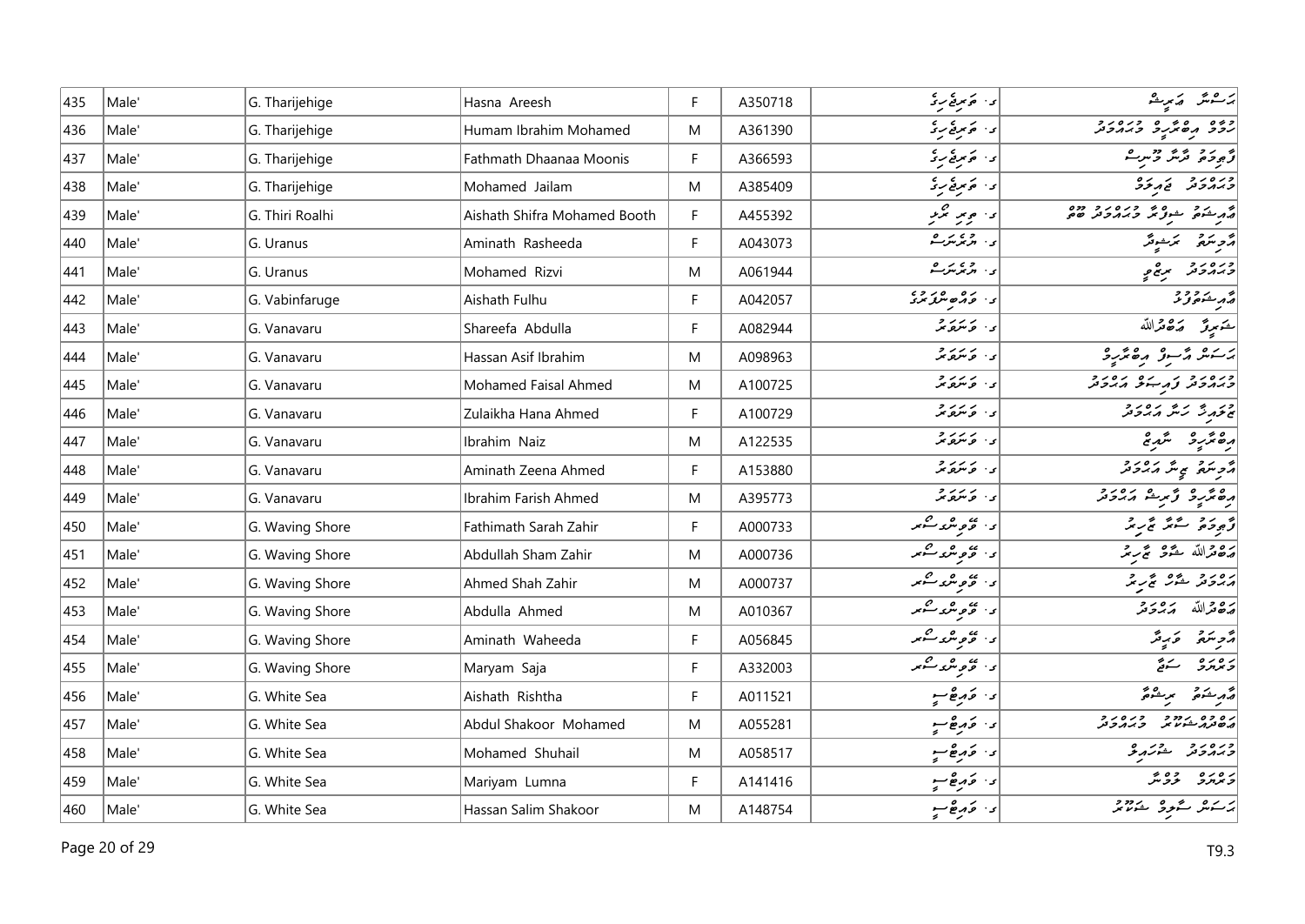| 461 | Male' | G. White Sea               | Ali Shifan            | M         | A148760 | ی عَهوِهٔ پ                       | أەكىم سىرۇش                      |
|-----|-------|----------------------------|-----------------------|-----------|---------|-----------------------------------|----------------------------------|
| 462 | Male' | G. White Sea               | Ahmed Navin           | ${\sf M}$ | A156339 | ى ئۇرغۇپ                          | أرور و سره شر                    |
| 463 | Male' | G. White Sea               | Ahmed Nahushal Jameel | M         | A333427 | $\frac{1}{\frac{1}{\sqrt{2}}}$    | رەر دىر ئىكى ق ج                 |
| 464 | Male' | G. White Sea               | Ismail Imran          | M         | A333565 | ى ئۇم ھېسىم                       | ر عۇرپۇ رومۇش                    |
| 465 | Male' | G. White Sea               | Aisha Zaya Shuhail    | F         | A336667 | ی غږم که په                       | مەر شەكىر ئىق ئىر                |
| 466 | Male' | G. White Sea               | Ahmed Zayaan Suhail   | M         | A352035 | ى ئۇرغۇپ                          | גפג היות המגב                    |
| 467 | Male' | G. Winter House            | Mohamed Shareef       | ${\sf M}$ | A056595 | ى وپىرى برىر ئە                   | ورەرو شەرۇ                       |
| 468 | Male' | G. Winter House            | Saeeda Easa           | F         | A072252 | ى بە ھەتكە ئەرگەرگە ك             | سکھی تھی میں سگ                  |
| 469 | Male' | G. Winter House            | Ahmed Riyaz           | M         | A138012 | ى بە ھەتكە ئەرگەرگە ك             | رەرد پەرت                        |
| 470 | Male' | G. Winter Room             | MOHAMED IMAAD         | M         | A033091 | ى وشھىرىدە                        | כנסנכ בכת<br>כ <i>ג</i> ובכת וכת |
| 471 | Male' | G. Winter Room             | Aminath Muneeza       | F.        | A067106 | ی و شرکامربرده                    | أأزوبترة وتحسي                   |
| 472 | Male' | G. Winter Room             | Abdulla Waleed Moosa  | M         | A067561 | ى وسطى مرمزد                      | رە قەللە ئەربىر ترىئە            |
| 473 | Male' | G. Winter Room             | Ajwad Waleed          | M         | A153885 | ی و شرکامربرد                     | پرورو کے مومر                    |
| 474 | Male' | G. Winter Room             | Amjad Waleed          | M         | A156229 | ى وشھىرىردە                       | پرویر تر تر تر                   |
| 475 | Male' | G. Winter Room             | Aishath Waleedh       | F         | A159620 | ى وشھىرىردە                       | پژوڪو ۽ وَجِهْر                  |
| 476 | Male' | G. Winter Room             | Ismail Waleed         | M         | A159621 | ى وشھىرىردە                       | پرسشو گھر گھر گھر جو پر          |
| 477 | Male' | G. Winter Room             | Fathimath Waleed      | F         | A159622 | ی و شرکامربرده                    | وَّجِعَةٍ وَمِعْهِ               |
| 478 | Male' | G. Winter Room             | Ahmed Aiman Imad      | M         | A164714 | ی ۔ صریح مرمرو                    | גפני ג'קביל קיביל                |
| 479 | Male' | G. Winter Room             | Ahmed Aiman Imad      | M         | A385569 | و· ويتوضع مرمرد                   | أيرو و بر بر بر برو تر           |
| 480 | Male' | G. Winter Room             | Ahmed Vishal          | M         | A393832 | ی ۔ حِ سرچ <sub>مرمر</sub> و<br>ی | برەر وشگو                        |
| 481 | Male' | G. Winter Room Hulhangubai | Ali Akram             | M         | A039702 | ى ويتوجد بروه ركز مرد قار         |                                  |
| 482 | Male' | G. Winter Room Hulhangubai | Abida Moosa           | F         | A039708 | ى ويتوكا مرجزة كركم مركزه م       | أرموش وحمد                       |
| 483 | Male' | G. Winter Room Hulhangubai | Yoosuf Ziyad          | M         | A040467 | ى وشەممە « ئىسلام                 | لترمشو<br>ىم پر گر               |
| 484 | Male' | G. Winter Room Hulhangubai | Saeed Athhar          | M         | A078293 | ى وتركا مرمزد ركز مرد قار         | سەر قىر ئەجرىر                   |
| 485 | Male' | G. Winter Room Hulhangubai | Fathmath Umaima       | F         | A148356 | ى وشھىرىدى ئىكسىگە                | أزودكم المزارد                   |
| 486 | Male' | G. Winter Room Hulhangubai | Ibrahim Adham         | ${\sf M}$ | A157891 | و وسر دوه ورسود ده.               | أرە ئۆر ئەزرە                    |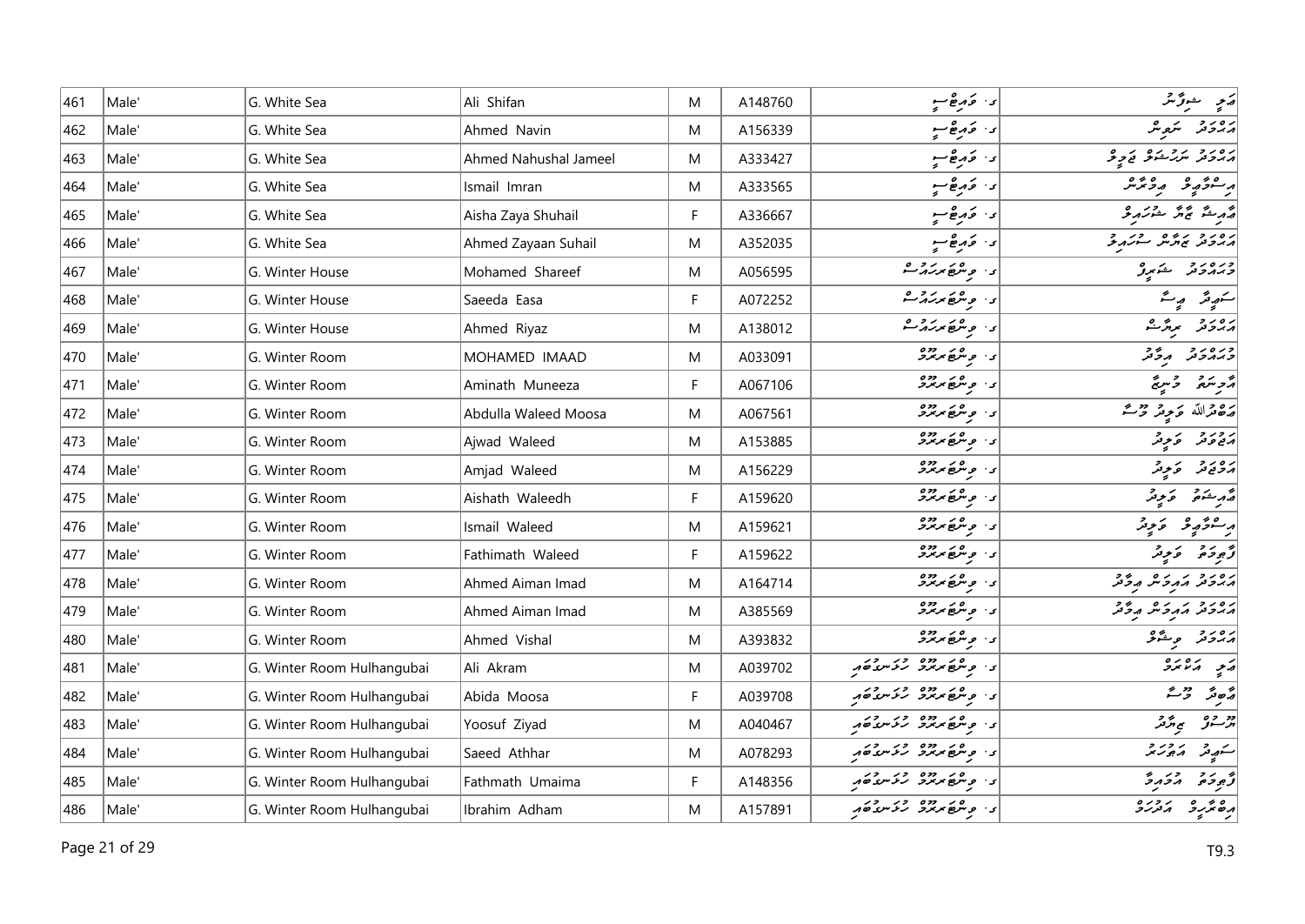| 487 | Male' | G. Winter Room Hulhangubai | Abdulla Ajmal             | M  | A305035 | و وسریح مرمرد در در در          | پر <b>ص</b> حرالله<br>بروزو                                        |
|-----|-------|----------------------------|---------------------------|----|---------|---------------------------------|--------------------------------------------------------------------|
| 488 | Male' | G. Winter Room Hulhangubai | Affan Arshad              | M  | A341044 | ى وشھىرىدى رىمىدى ھەر           | ەرەپ ئەربىر                                                        |
| 489 | Male' | G. Winter Room Hulhangubai | Usman Akmal               | M  | A359858 | ى وشھىرىدو ئركىسى ھەر           | و و بو تر<br>مرفو څرنگر<br>ەردو                                    |
| 490 | Male' | G. Winter Rose             | Aminath Didi              | F  | A023184 | ى وىرىھىرىرى                    | پژ <sub>خر سک</sub> چ <sub>توپ</sub> ور                            |
| 491 | Male' | G. Winter Rose             | Ibrahim Shareef           | M  | A063681 | ی ۔ موسمٰ یوسمبریح              | ەر ھەترىرى<br>ر<br>ڪ مرو <sup>0</sup>                              |
| 492 | Male' | G. Winter Rose             | Mariyam Ibrahim           | F  | A076716 | ی و شرکه مرس                    | ر ه ر ه<br><del>ر</del> بربر ژ<br>$\circ$ $\circ$ $\circ$<br>フンメめハ |
| 493 | Male' | G. Winter Rose             | Fathimath Ibrahim         | F  | A114307 | ى پىرتىق بىر بىرى               | و په پر د<br>フンメめハ                                                 |
| 494 | Male' | G. Winter Rose             | Aishath Ibrahim           | F  | A114308 | ى پىرىقى ئىرتىرى                | لقرمر مشوحو<br>フンメめハ                                               |
| 495 | Male' | G. Winter Rose             | Hawwa Ibrahim             | F  | A123000 | ی و شرکه مرس                    | رە پە<br>مەھمەرد                                                   |
| 496 | Male' | G. Winter Rose             | Zulaikha Ibrahim          | F  | A131981 | ى پىرتقى ئىرتىرى                | $\circ$ $\circ$ $\circ$<br>تح محرمر جح<br>フンメめハ                    |
| 497 | Male' | G. Winter Rose             | Mohamed Raif Ibrahim Easa | M  | A365664 | ى موسىھ بىر بىرى                | ورەرد بر و و ھېرگە پەت                                             |
| 498 | Male' | G. Winter Rose             | Rifau Ibrahim Easa        | M  | A365665 | ر و مرغ مربر م                  | برژه رهتر د په                                                     |
| 499 | Male' | G. Winter Rose             | Ramah Ibrahim Easa        | M  | A366448 | ی ۔ موسمٰ یوسمبریح              | $\frac{2}{3}$                                                      |
| 500 | Male' | G. Winter Rose             | Rafaahaa Ibrahim          | F  | A366449 | ى وېترى برخ                     | مەھمەرد<br> پروژ                                                   |
| 501 | Male' | G. Zabaan                  | Aminath Sharda            | F  | A001601 | ى بى ئەر                        | ے محرکر<br>أترح سرو                                                |
| 502 | Male' | G. Zamaanee Manzil         | Hawwa Rumeyshiya          | F  | A026905 | ى ئۇ ئېرى ئىر ئىر               | رەپچ<br>و <sup>ری</sup> شہ پر                                      |
| 503 | Male' | G. Zamaanee Manzil         | Shaheeba                  | F  | A053217 | ى ئۇ ئور ئەشرىر ئى              | شەرى                                                               |
| 504 | Male' | G. Zamaanee Villa          | Mareena Mohamed           | F. | A048696 | سى ئىم ئەس <i>بە</i> ئى         | و ره ر د<br><i>د ب</i> رگرفر<br>  ئەسمەتىر                         |
| 505 | Male' | G. Zamaanee Villa          | Ibrahim Siraj             | M  | A057556 | ئ ئىم ئۇ سرەپە ئى               | ەر ھەتئەر <i>ج</i><br>مسسوبحري                                     |
| 506 | Male' | G. Zamaanee Villa          | Dr.Mohamed Mausool Siraj  | M  | A073390 | <br> د· ئۇقرىبرە ق              |                                                                    |
| 507 | Male' | G. Zamaanee Villa          | Aminath Zahira            | F  | A097720 | ئەسىم ئ <sup>ى</sup> ر بىرىدىگە | أأرمز المجاريم                                                     |
| 508 | Male' | G. Zamaanee Villa          | Aalaa Ibrahim Siraj       | F  | A362251 | ى ئىچ ئېرو چ                    | أثمؤ وهتربرو سيتمع                                                 |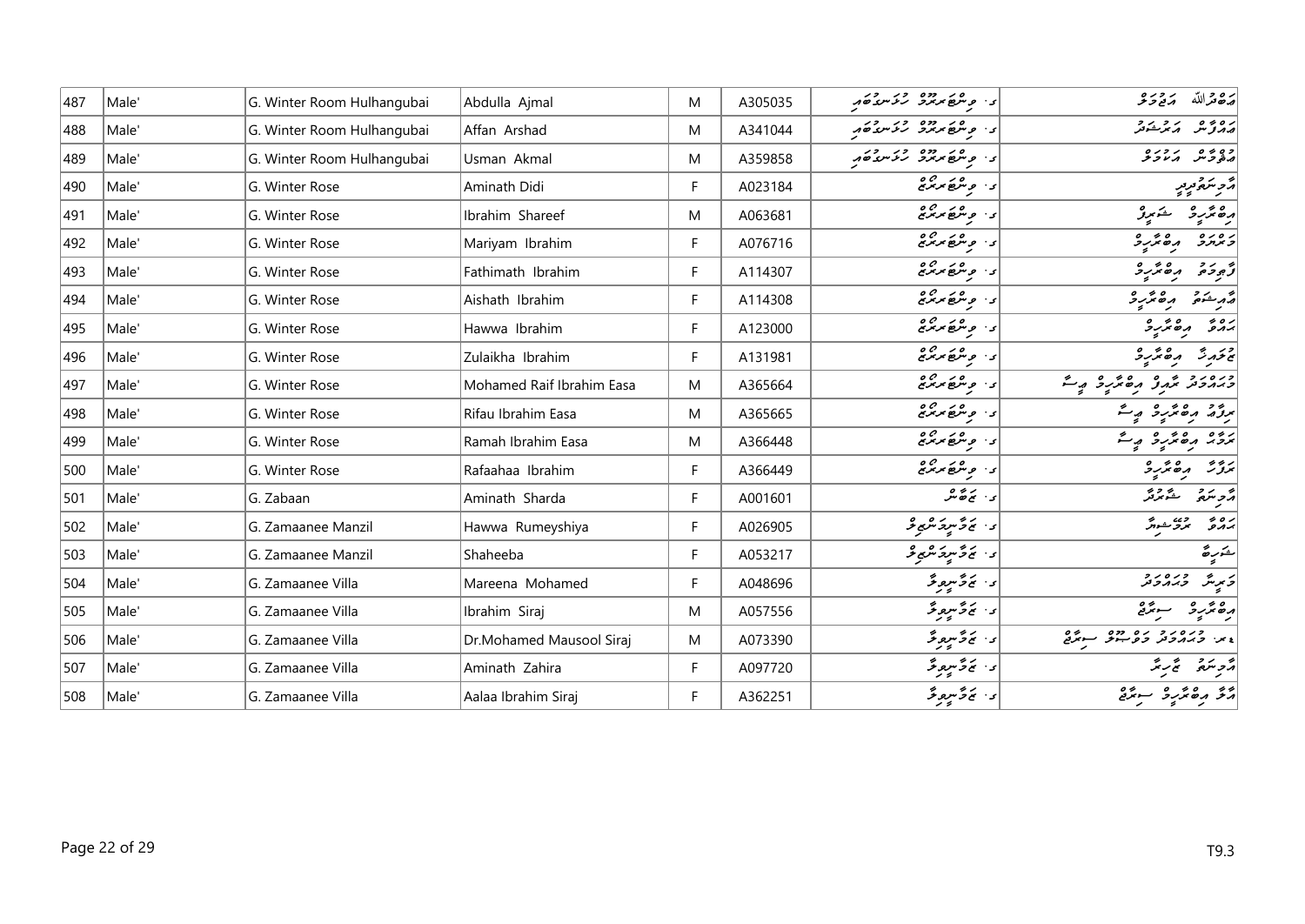## *w7qAn8m? sCw7mRo>u; wEw7mRw;sBo<*

| ' مرمر | 'يئرىثر: |
|--------|----------|
|        |          |
|        |          |
|        |          |

## *w7q9r@w7m> sCw7qHtFoFw7s; mAm=q7 w7qHtFoFw7s;*

| ىر تە | $\mathcal{O} \times$<br>$\sim$ | $\sim$<br>. . | لترنثر |
|-------|--------------------------------|---------------|--------|
|       |                                |               |        |
|       |                                |               |        |
|       |                                |               |        |

| انترنثر: | $^{\circ}$ | يبرهر | $^{\circ}$<br>سرسر |
|----------|------------|-------|--------------------|
|          |            |       |                    |
|          |            |       |                    |
|          |            |       |                    |

| ىرتىر: | 。<br>سر سر | .,<br>مرسر |
|--------|------------|------------|
|        |            |            |
|        |            |            |
|        |            |            |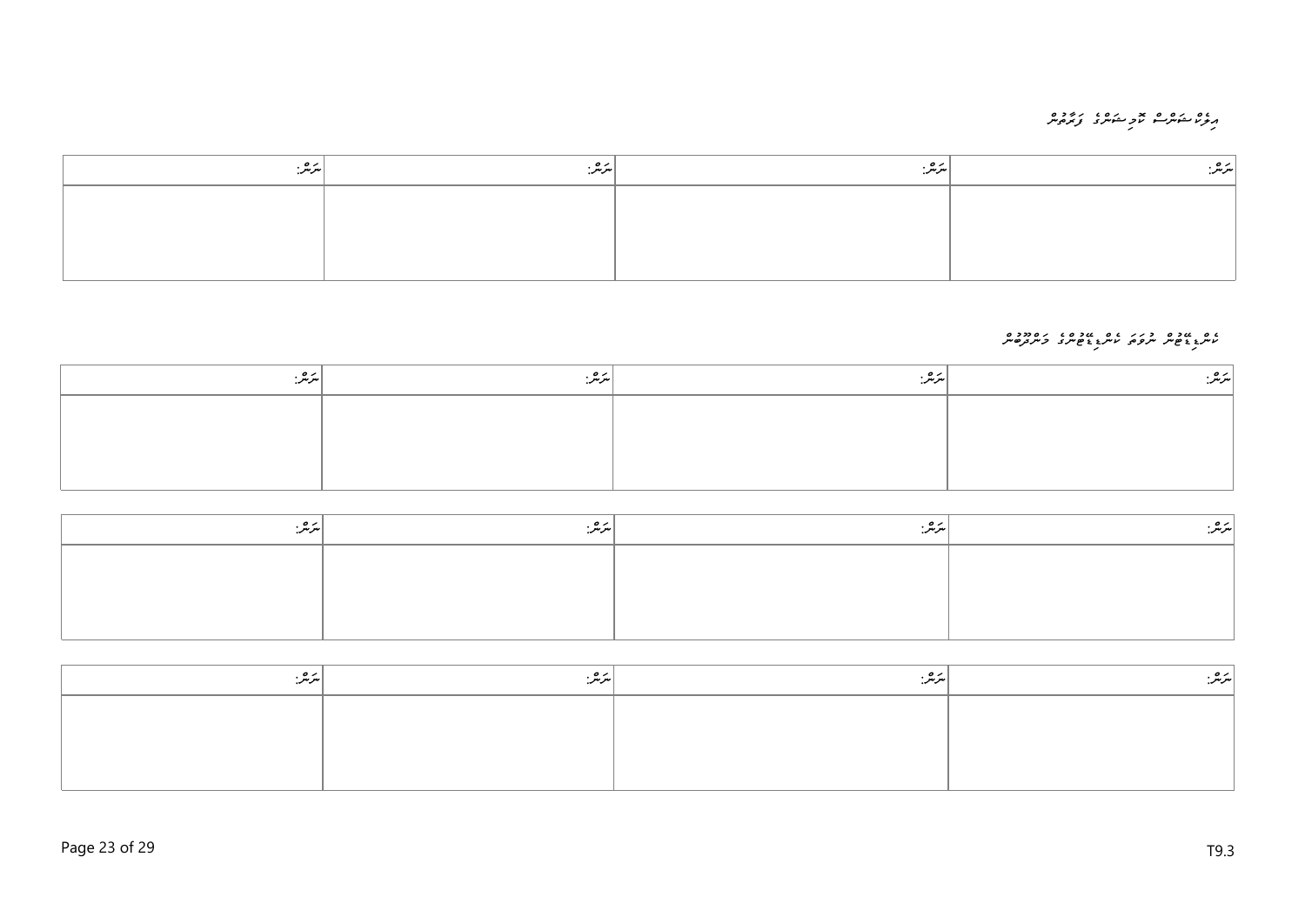| يزهر | $^{\circ}$ | ىئرىتر: |  |
|------|------------|---------|--|
|      |            |         |  |
|      |            |         |  |
|      |            |         |  |

| <sup>.</sup> سرسر. |  |
|--------------------|--|
|                    |  |
|                    |  |
|                    |  |

| ىئرىتر. | $\sim$ | ا بر هه. | لىرىش |
|---------|--------|----------|-------|
|         |        |          |       |
|         |        |          |       |
|         |        |          |       |

| 。<br>مرس. | $\overline{\phantom{a}}$<br>مر مىر | يتريثر |
|-----------|------------------------------------|--------|
|           |                                    |        |
|           |                                    |        |
|           |                                    |        |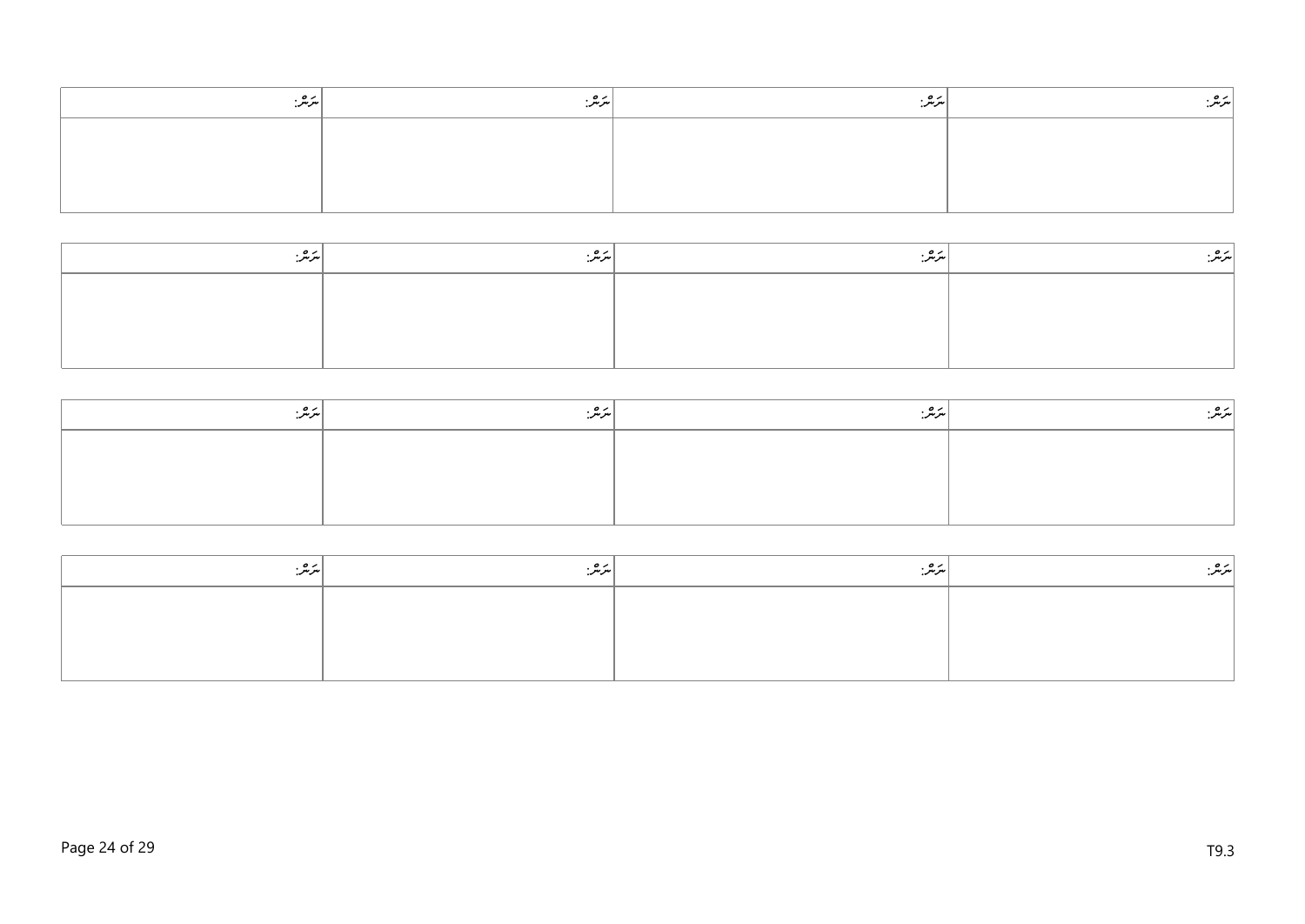| ير هو . | $\overline{\phantom{a}}$ | يرمر | اير هنه. |
|---------|--------------------------|------|----------|
|         |                          |      |          |
|         |                          |      |          |
|         |                          |      |          |

| ىر تىر: | $\circ$ $\sim$<br>" سرسر . | يترمير | o . |
|---------|----------------------------|--------|-----|
|         |                            |        |     |
|         |                            |        |     |
|         |                            |        |     |

| 'تترنثر: | 。<br>,,,, |  |
|----------|-----------|--|
|          |           |  |
|          |           |  |
|          |           |  |

|  | . ه |
|--|-----|
|  |     |
|  |     |
|  |     |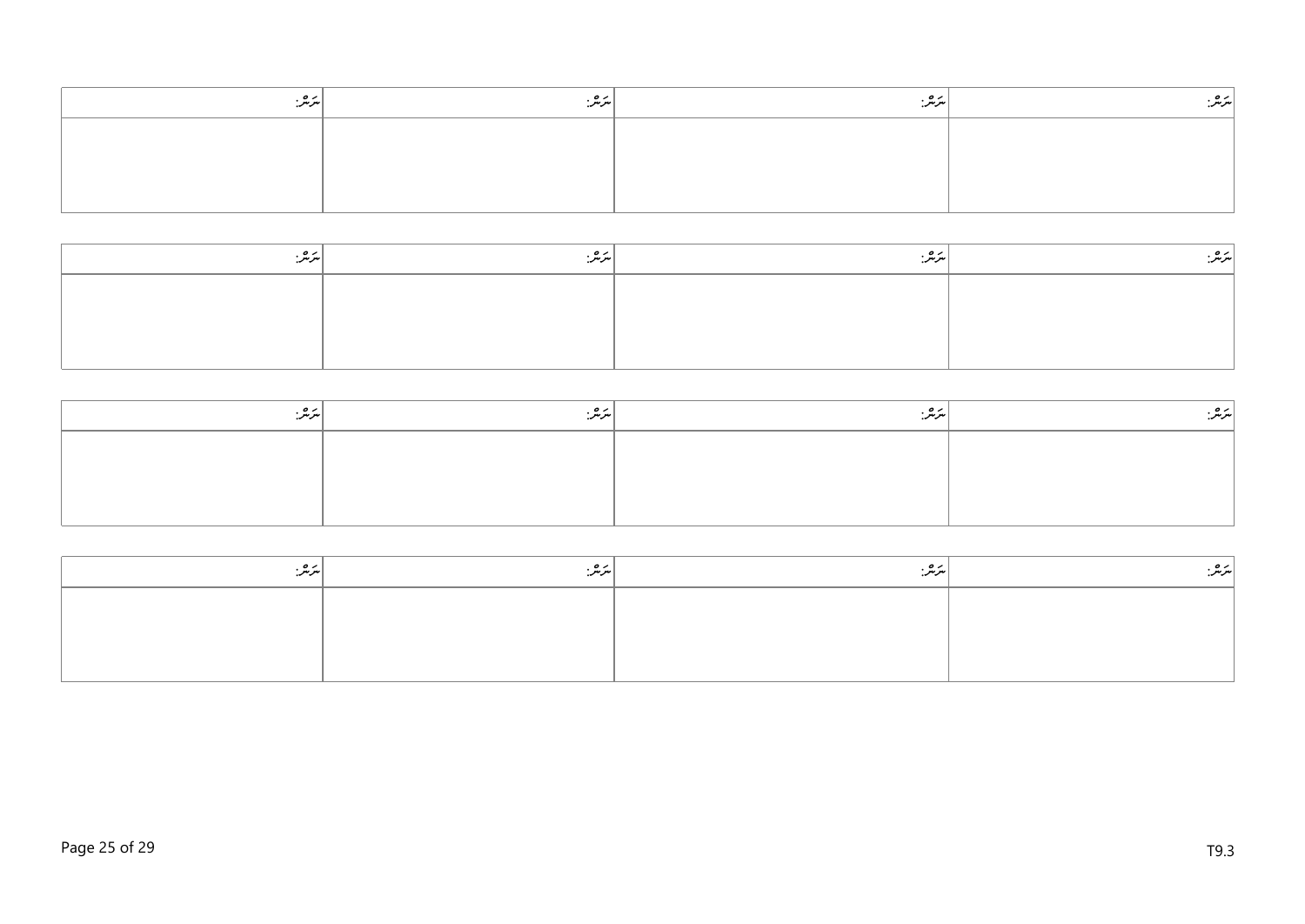| ير هو . | $\overline{\phantom{a}}$ | يرمر | اير هنه. |
|---------|--------------------------|------|----------|
|         |                          |      |          |
|         |                          |      |          |
|         |                          |      |          |

| ىر تىر: | $\circ$ $\sim$<br>" سرسر . | يترمير | o . |
|---------|----------------------------|--------|-----|
|         |                            |        |     |
|         |                            |        |     |
|         |                            |        |     |

| 'تترنثر: | 。<br>,,,, |  |
|----------|-----------|--|
|          |           |  |
|          |           |  |
|          |           |  |

|  | . ه |
|--|-----|
|  |     |
|  |     |
|  |     |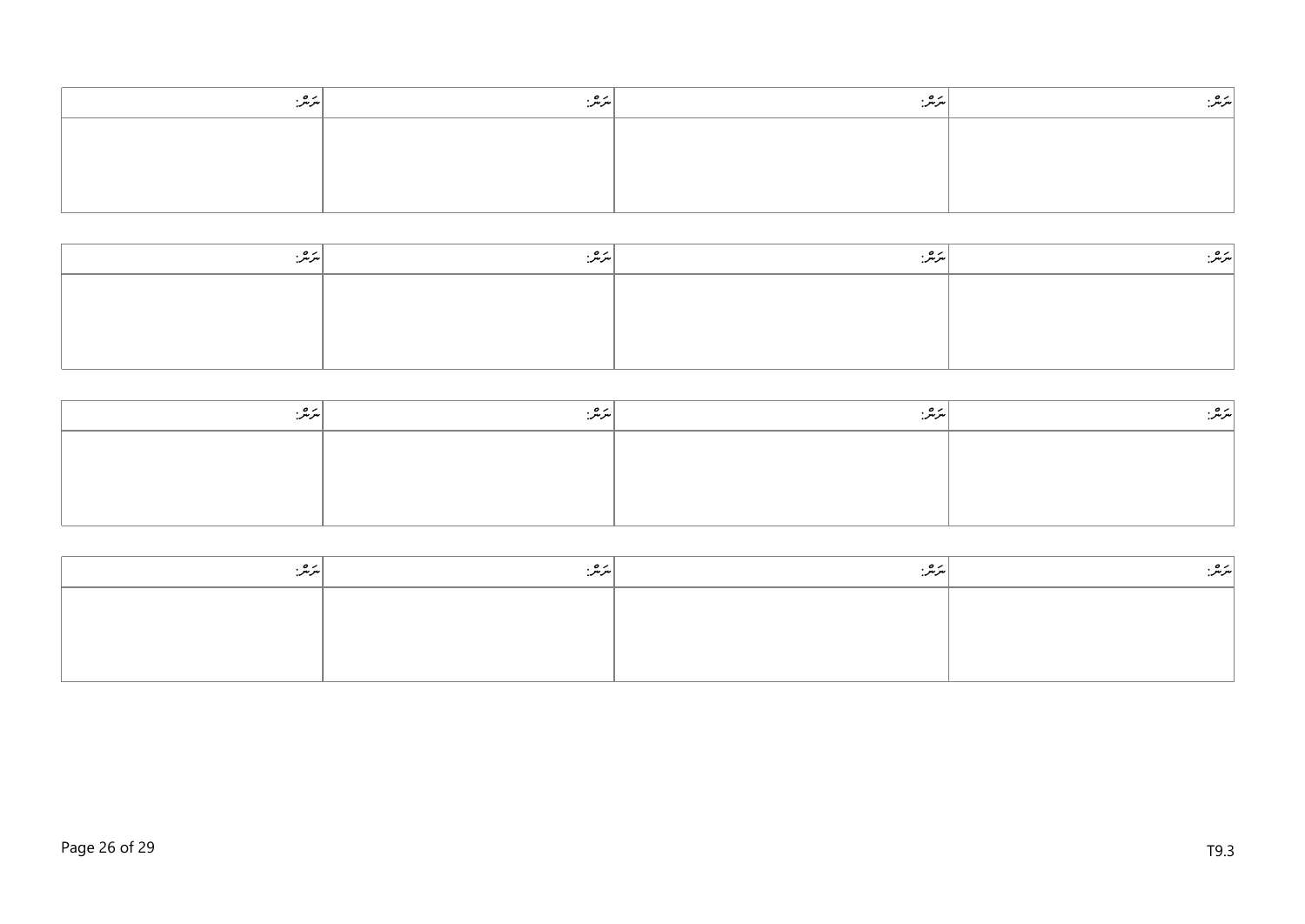| $\cdot$ | ο. | $\frac{\circ}{\cdot}$ | $\sim$<br>سرسر |
|---------|----|-----------------------|----------------|
|         |    |                       |                |
|         |    |                       |                |
|         |    |                       |                |

| ايرعر: | ر ه<br>. . |  |
|--------|------------|--|
|        |            |  |
|        |            |  |
|        |            |  |

| بر ه | 。 | $\sim$<br>َ سومس. |  |
|------|---|-------------------|--|
|      |   |                   |  |
|      |   |                   |  |
|      |   |                   |  |

| 。<br>. س | ىرىىر |  |
|----------|-------|--|
|          |       |  |
|          |       |  |
|          |       |  |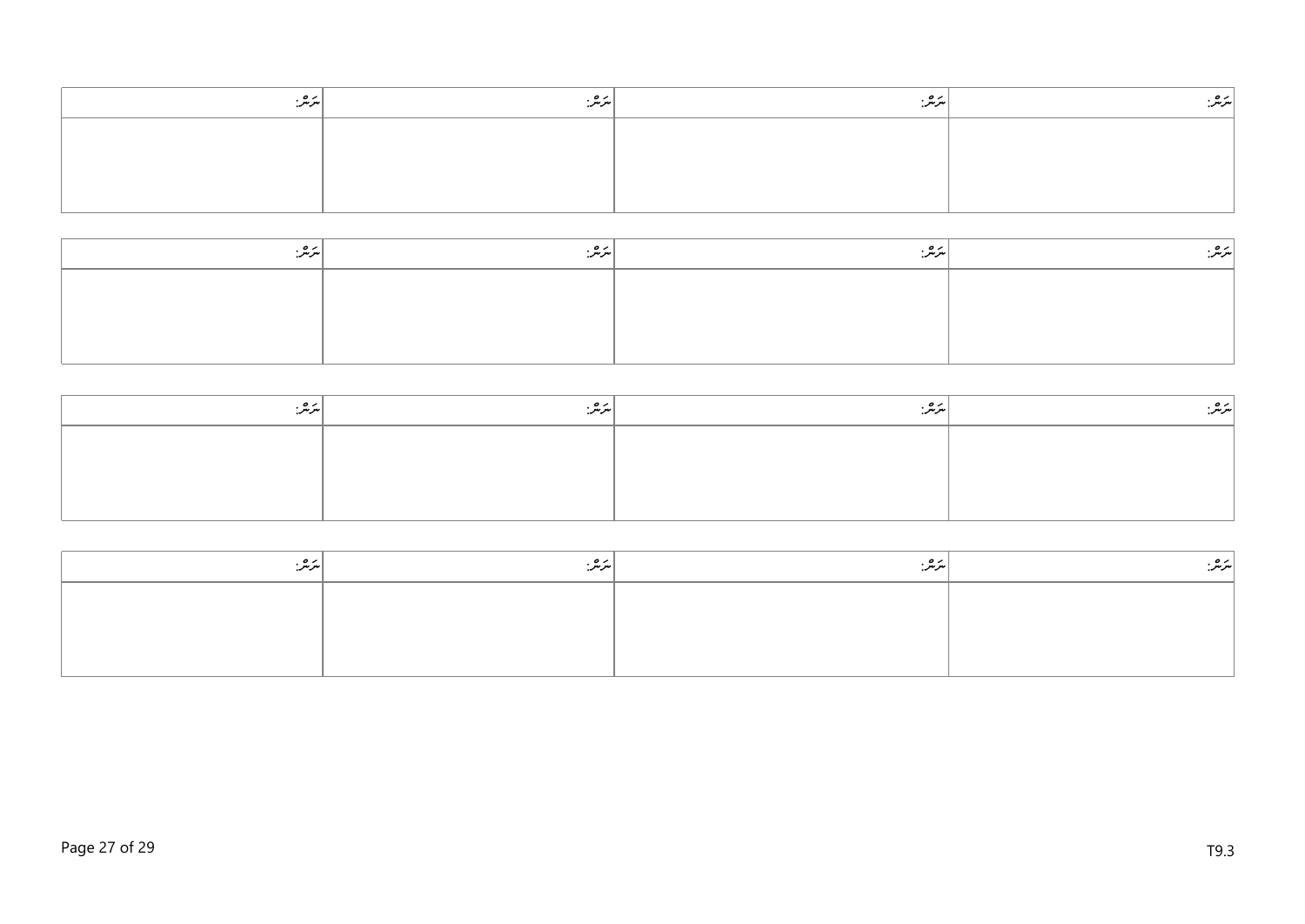| ير هو . | $\overline{\phantom{a}}$ | يرمر | لتزمثن |
|---------|--------------------------|------|--------|
|         |                          |      |        |
|         |                          |      |        |
|         |                          |      |        |

| ىر تىر: | $\circ$ $\sim$<br>" سرسر . | يترمير | o . |
|---------|----------------------------|--------|-----|
|         |                            |        |     |
|         |                            |        |     |
|         |                            |        |     |

| 'تترنثر: | 。<br>,,,, |  |
|----------|-----------|--|
|          |           |  |
|          |           |  |
|          |           |  |

|  | . ه |
|--|-----|
|  |     |
|  |     |
|  |     |